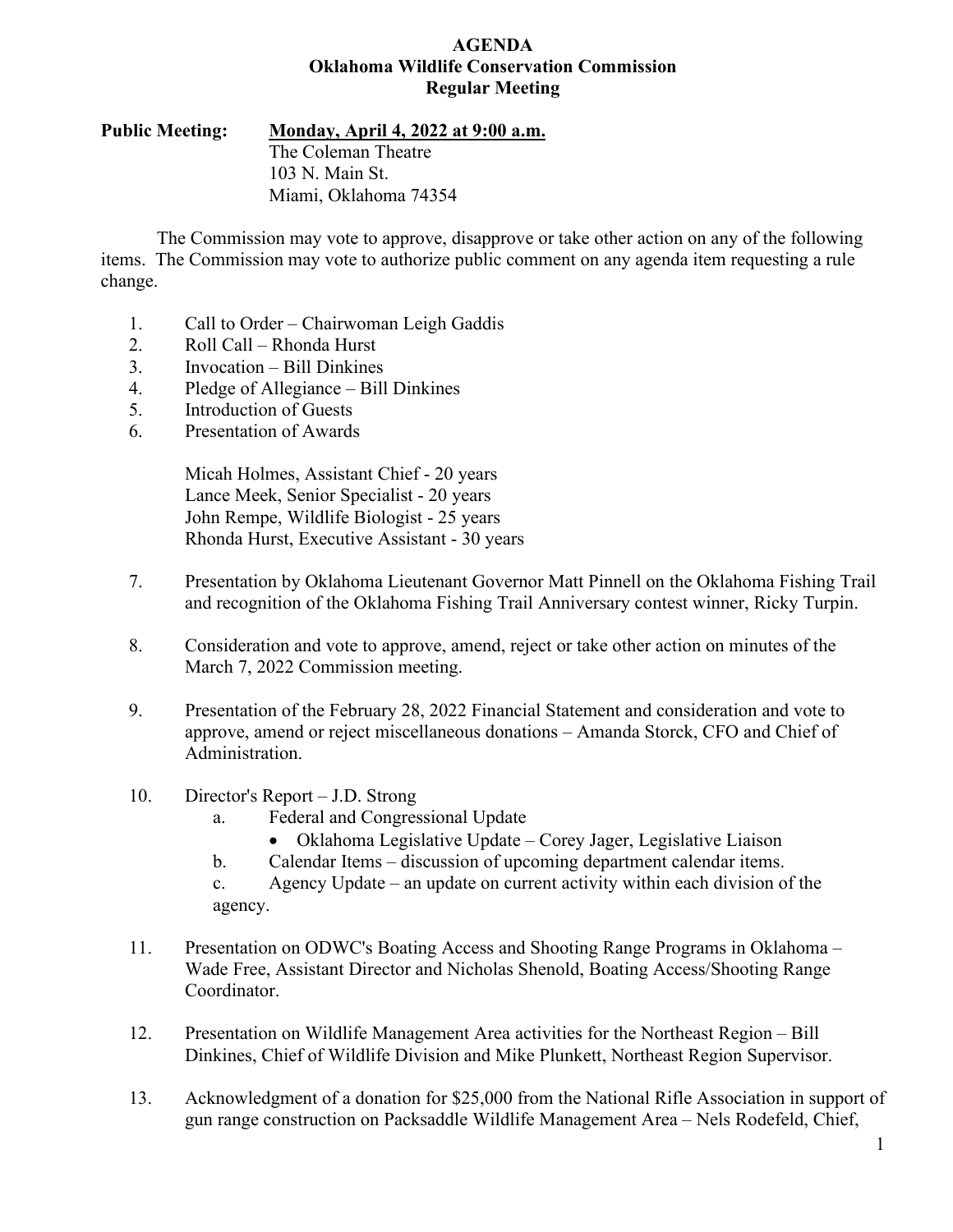Communication & Education, Lance Meek, Senior Communication & Education Specialist and Peter Churchbourne, Director, Hunter's Leadership Forum, National Rifle Association.

- 14. Acknowledgment of National Rifle Association's contribution of \$122,720 to the ODWC in the form of state matching funds towards the agency's required share of Wildlife Restoration Program funds – Lance Meek and Peter Churchbourne.
- 15. Consideration and vote to approve, amend, reject or take other action on proposed changes to the Department's Controlled Hunts Program – Nels Rodefeld.

Staff is recommending a hybrid application system that allows the same hunt choice options as are currently allowed (up to 14 hunt choices for \$5 application) while also allowing hunters extra choices at \$3 per choice). Half of all once-in-a-lifetime permits (elk and antelope) will be drawn from those with 20 preference points or more while everyone who applies will be eligible for the other 50 percent of permits.

- 16. Presentation and consideration and vote to approve, amend, reject or take other action on the Oklahoma Department of Wildlife Conservation's Logo Sharing Policy – Nels Rodefeld.
- 17. New Business Discussion of any matter not known about or which could not have been reasonably foreseen 24 hours prior to the scheduled meeting.
- 18. Announce the May 2, 2022 Wildlife Commission meeting has been cancelled.
- 19. Adjourn

**People with disabilities may request accommodations by calling 405-522-6279 at least three days before the meeting.**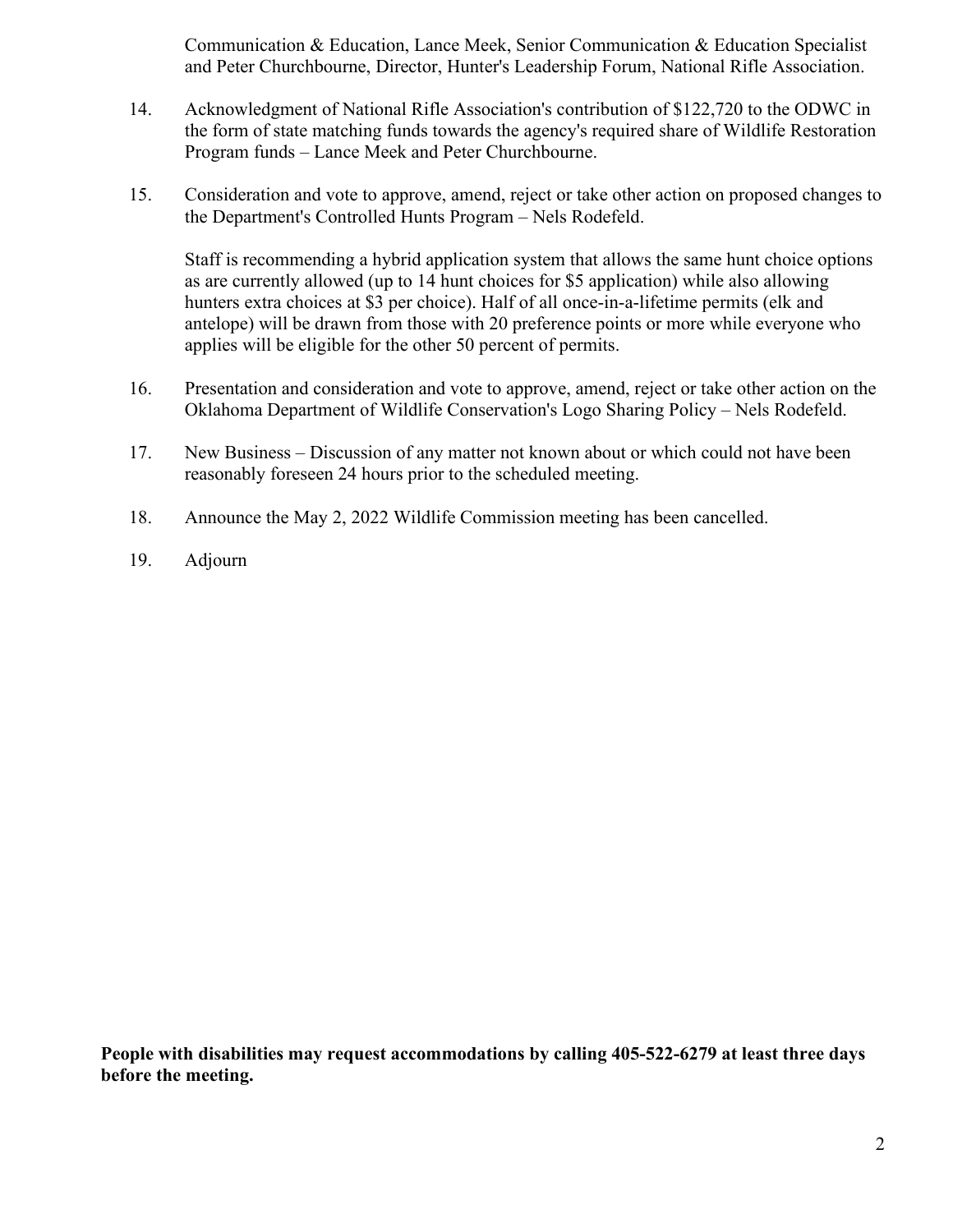#### **MINUTES**

#### Of the Regular Meeting on March 7, 2022 of the

#### OKLAHOMA WILDLIFE CONSERVATION COMMISSION

Held at the Oklahoma Department of Wildlife Conservation Building, Oklahoma City, Oklahoma, March 7, 2022. Commission meeting dates are filed with the Secretary of State, Office of Administrative Rules before December 15, annually. The Agenda is listed on the Department's website and was posted at the entrance of the Wildlife Department Building on March1, 2022 at 4:50 p.m.

In compliance with the Open Meeting Act, this meeting was streamed live and recorded at [www.youtube.com/user/outdooroklahoma](http://www.youtube.com/user/outdooroklahoma) 

Chairwoman Leigh Gaddis called the Commission in session at 9:00 a.m.

Rhonda Hurst, Executive Assistant, called the roll.

| <b>MEMBERS PRESENT:</b> | LEIGH A. GADDIS, Chairwoman<br>JAMES V. BARWICK, Vice-Chairman |
|-------------------------|----------------------------------------------------------------|
|                         | C. RICK HOLDER, Secretary                                      |
|                         | <b>BRUCE MABREY, Member</b>                                    |
|                         | D. CHAD DILLINGHAM, Member                                     |
|                         | JESS M. KANE, Member                                           |
| <b>MEMBER ABSENT:</b>   | <b>BILL K. BREWSTER, Member</b>                                |
|                         | JOHN P. ZELBST, Member                                         |

 J.D. Strong, Director, introduced the following guests: Nora Hall, Norman; Louisa Brewer, Norman; Mikel Donahue, Broken Arrow; Laura McIver, James Dietsch, Johnny Hernandey, Kevin Bennet and Troy Ellefson, Quail Forever; Rick Grundman, Executive Director of the Oklahoma Wildlife Conservation Foundation.

Chairwoman Gaddis announced that #6 on the agenda, recognition of Rod Smith as the 2022 recipient of the National Wildlife Turkey Federation's Henry S. Mosby Award, would be postponed to another meeting.

 Bill Dinkines, Chief of Wildlife Division, introduced Laura McIver and Troy Ellefson with Quail Forever who presented a donation of \$6,000 for upland game conservation. Motion was made by Mr. Barwick, seconded by Mr. Holder to accept the donation as presented. Motion carried with Commissioners Barwick, Mabrey, Holder, Dillingham, Kane and Gaddis voting "Yes".

 Nels Rodefeld, Chief of Communication & Education Division, introduced Michael Bergin, Senior Communication & Education Specialist. Mr. Bergin gave an overview of the Duck Stamp Art Program and introduced the 2022-23 Oklahoma Waterfowl Stamp Contest winner, Mikel Donahue. Mr. Donahue and two of the honorable mentions, London Peterson and Shae Mayer, are all from Oklahoma. Mr. Barwick emphasized the importance of wildlife art and its value. Chairwoman Gaddis encouraged everyone to admire the original winning print that is on display in the meeting room.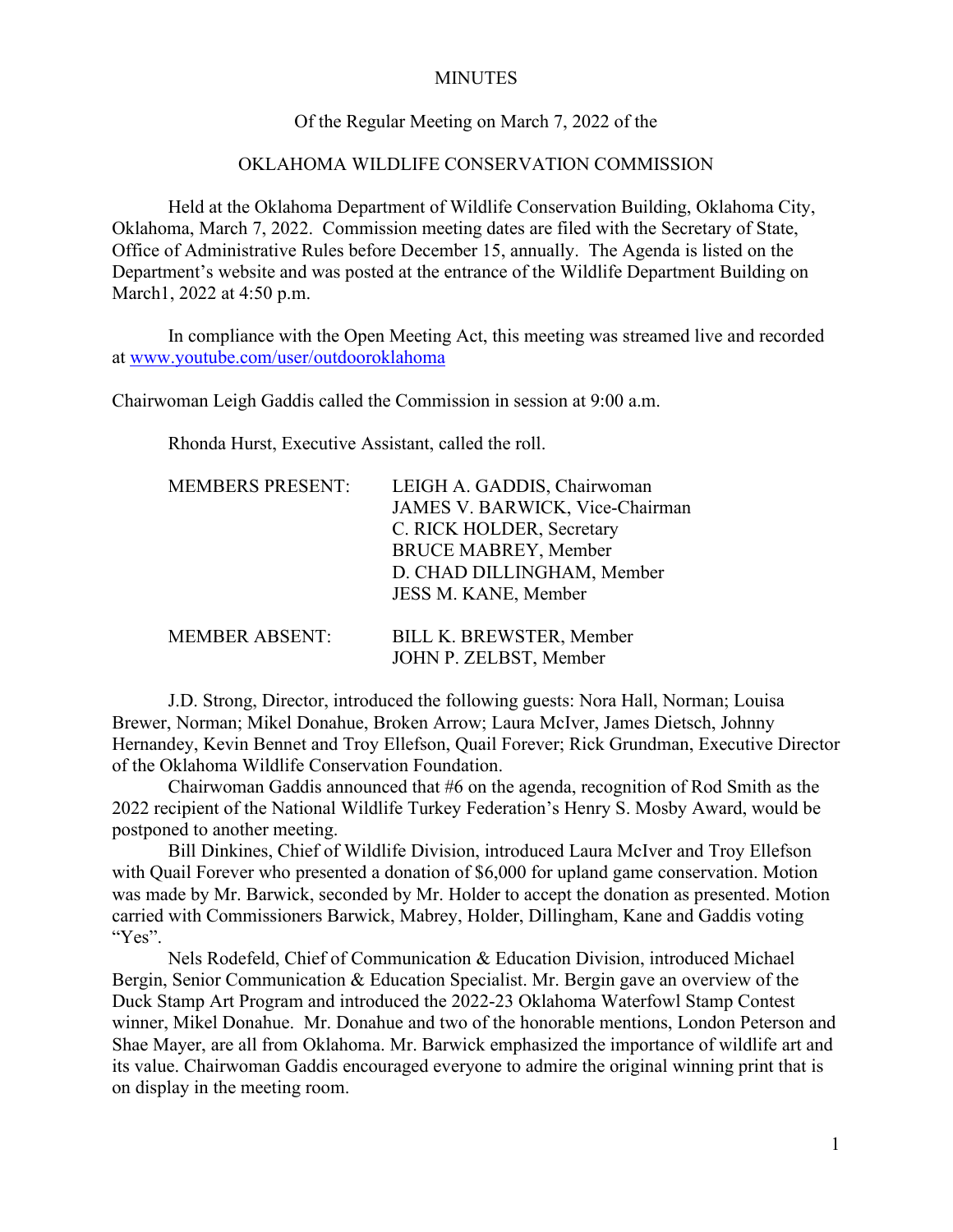Mr. Bergin also updated the Commission on the License Hard Cards that can be purchased by license holders for \$5. In 2021, 75,507 cards were sold at \$5 each. The money from the hard card sales helps fund the Department's marketing and R3 efforts. Each year, two art prints are selected to represent the cards. Mr. Bergin recognized Carolyn Mock and Nora Hall for their selected art for the 2022 license hard cards. Carolyn Mock was unable to attend the meeting, but she is a neighbor to Commissioner Kane, and he praised her talents and stated that great wildlife art is the next best thing to the real thing.

Amanda Storck, CFO and Chief of Administration introduced David Sawyer with Definiti to give an update on the FY21 Actuarial Valuation Report for the Wildlife Retirement Define Benefit Plan. The valuation report contains important information regarding the funding status of the plan. This year the funded ratio increased from 88% in 2020 to 93% in 2021 and the required annual department contribution decreased from \$2.7 million in 2020 to \$2.2 million in 2021.

 Amanda Storck introduced Dan Bledsoe with Finley & Cook PLLC, who presented the FY21 Annual Financial Audit Report. The Department has an annual independent audit of the financial records and federal aid records of the agency. The FY21 audit found no findings on the financial statements and no findings on the grants. The auditor complimented the agency on its staff.

Amanda Storck, CFO and Chief of Administration presented the Financial Statement for January 31, 2021. Motion was made by Mr. Barwick, seconded by Mr. Mabrey to accept the financial statements as presented and approve miscellaneous contributions. Motion carried with Commissioners Barwick, Mabrey, Holder, Dillingham, Kane and Gaddis voting "Yes".

Ms. Stork gave a brief report on current license sales.

Recreational Licenses – Number of licenses sold up 35% from February compared to 2021 sales.

- Resident Fishing Up 36% (Down 9% YTD)
- Resident Hunting Up 53% (Up 7% YTD)
- Resident Combo Up 17% (Down 21% YTD)
- Nonresident Hunting Down 2% (Up 2% YTD)
- Nonresident Fishing Up 30% (Down 8% YTD)
- Lifetime Licenses Up 13%
- Lifetime Combo Down 6% (Down 17% YTD)
- Lifetime Fishing Down 8% (Down 31% YTD)
- Seniors UP  $22\%$  (Up  $4\%$  YTD)
- February was a better month in 2022 than 2021, which is a positive compared to January. March is off to a similar start.

Motion was made by Mr. Barwick, seconded by Mr. Dillingham to approve the minutes from the February 7, 2022, Commission meeting. Motion carried with Commissioners Barwick, Mabrey, Holder, Dillingham, Kane and Gaddis voting "Yes".

Director Strong gave a brief update and highlighted the Congressional report submitted by Brittnee Preston, the Department's part-time Federal and Congressional Liaison. This report was sent to all Commissioners and will be kept with the minutes of this meeting. Corey Jager, Legislative Liaison, gave a legislative update. The latest and up to date movement of wildlife bills can be found on the Wildlife Tracker 2022 Wildlife-Related Legislation

Mr. Strong gave a Director's Report on calendar items and agency updates. This report was given to the Commission and will be kept with the minutes of this meeting. He mentioned that Brandt provided a 2021 revenue report for efforts including email, push notifications and digital ads. Total revenue generated from marketing efforts was \$3.53 million. He also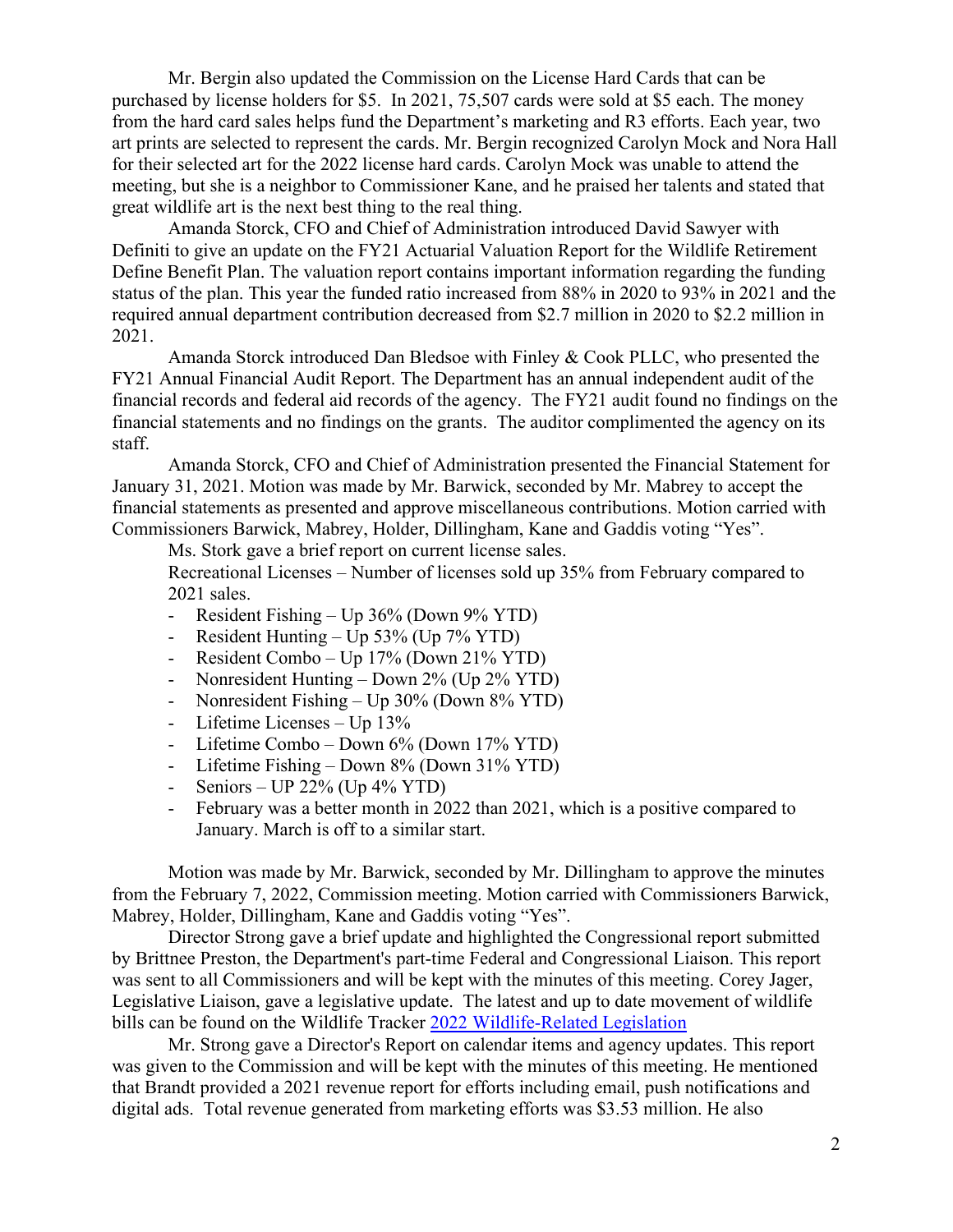announced that Oklahoma was listed as a Top Ten state in the number of hunters per capita (ranked #6) in a recent MSN article entitled: *This state has the most registered hunters in America,* (msn.com).

Micah Holmes, Assistant Chief of Communication & Education updated the Commission on the Oklahoma Department of Wildlife Conservation's branding effort and introduced the branding team that worked tirelessly on this project. He also introduced Rick Grundman, Executive Director of the Oklahoma Wildlife Conservation Foundation. Mr. Grundman stated that the Foundation was a financial backer for this project and has been engaged with the process. The Foundation felt from the beginning that it is very important to co-brand and be closely connected with the Department. Mr. Holmes introduced Matt Whitman with Idea Ranch; the company contracted to lead the Department through the branding process. Mr. Whitman gave a power point presentation about the tedious process of the effort and unveiled the new Oklahoma Department of Wildlife Conservation logo which better represents the Department than the shield logo that has been in use since the 1960's. He also gave each Commissioner a copy of the draft brand book. When the final brand book is printed in hard back, each employee and Commissioner will receive a copy. Chairwoman Gaddis said she had been enlightened by the process and now understands why the change was necessary. Mr. Barwick asked how long it would take to change everything over to the new branding recommendations. Director Strong stated that it could take years, but we are developing a transition timeline which includes immediate changes to the low hanging fruit once the logo is presented to the public (later in March 2022). Mr. Dillingham inquired about copyright and trademark for the new logo. Mr. Holmes said that copyright and trademark applications were part of the branding plan and would be submitted soon. Mr. Holder voiced concern over the arrowhead outline of the logo in terms of trademark problems if anyone else has the arrowhead on their logo such as Highway Patrol and National Parks Service. Mr. Whitman indicated he did not anticipate any trademark issues as the arrowhead used for ODWC was significantly different from other entities. Motion was made by Mr. Barwick, seconded by Mr. Kane to approve the brand book and new logo as presented. Motion carried with Commissioners Barwick, Mabrey, Holder, Dillingham, Kane and Gaddis voting "Yes". Director Strong stated this is a historic event!

Chairman Gaddis announced the next Commission meeting is scheduled for Monday, April 4, 2022, at 9:00 a.m. in Miami, Oklahoma.

The meeting adjourned at 10:35 a.m.

#### OKLAHOMA WILDLIFE CONSERVATION COMMISSION

Leigh A. Gaddis, CHAIRWOMAN

ATTEST:

 $\mathcal{L}_\mathcal{L}$  , where  $\mathcal{L}_\mathcal{L}$  , we are the set of the set of the set of the set of the set of the set of the set of the set of the set of the set of the set of the set of the set of the set of the set of the set o C. Rick Holder, SECRETARY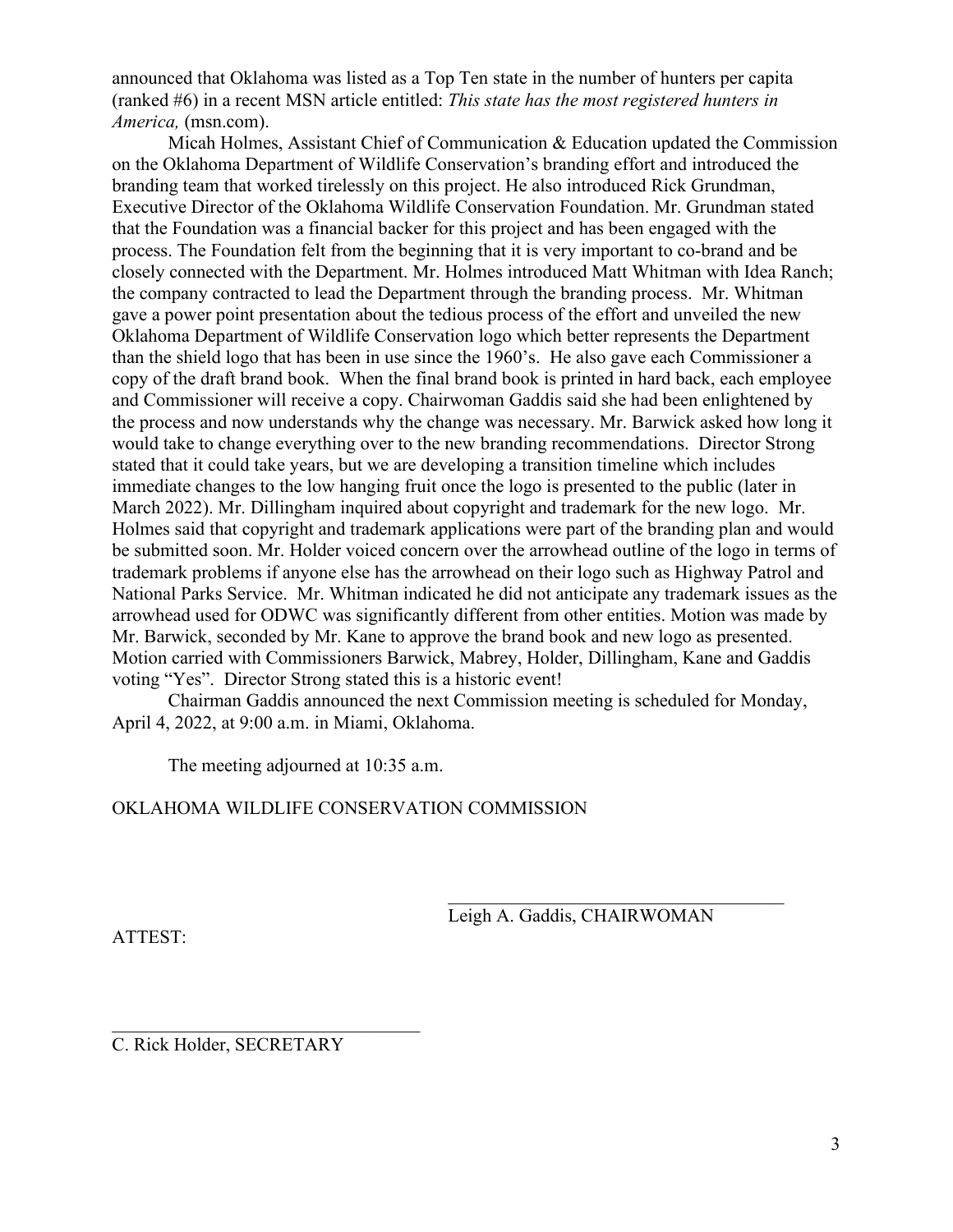# *Oklahoma Department of Wildlife Conservation Financial Statement*

*For the period July 1, 2021 Through February 28, 2022*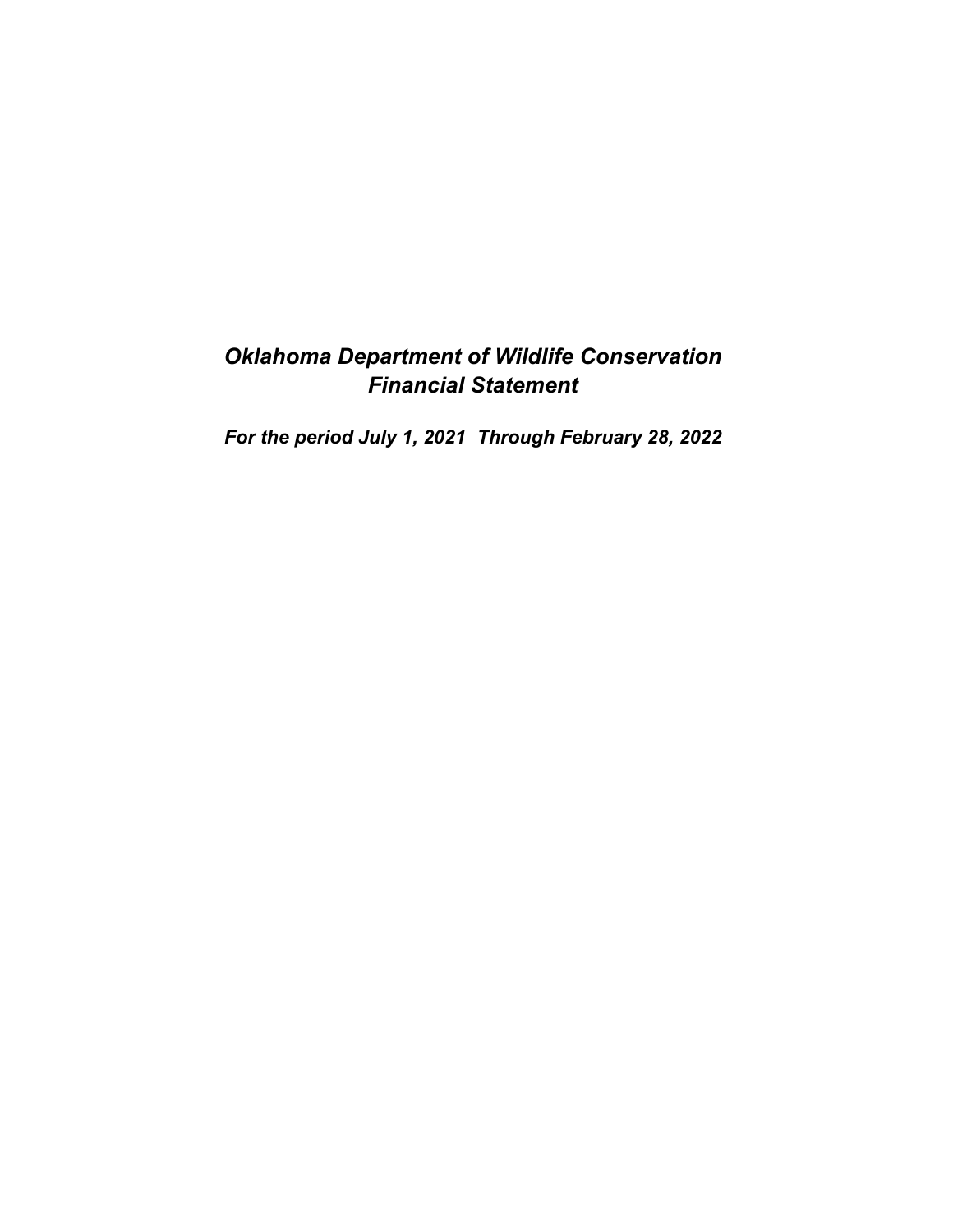#### *OKLAHOMA DEPARTMENT OF WILDLIFE CONSERVATION Combined Balance Sheet - All Fund Types and Accounts Groups February 28, 2022*

|                                                                        |             |                                |                     | <b>Account Groups</b>          |                   |              |              |
|------------------------------------------------------------------------|-------------|--------------------------------|---------------------|--------------------------------|-------------------|--------------|--------------|
|                                                                        |             | <b>Governmental Fund Types</b> |                     |                                | General           | 02/28/2022   | 02/28/2021   |
| Assets and Other Debits:                                               | General     | Capital<br>Projects            | Fund Types<br>Trust | General<br><b>Fixed Assets</b> | Long-Term<br>Debt | Totals       | Totals       |
| Cash                                                                   | 14,210,873  |                                | 3,986,674           |                                |                   | 18, 197, 547 | 17,411,393   |
| Investments                                                            | $\mathbf 0$ |                                | 274,055,616         |                                |                   | 274,055,616  | 263,900,294  |
| <b>Accounts Receivable</b>                                             | 3,754,970   |                                |                     |                                |                   | 3,754,970    | 3,470,891    |
| Monthly Lifetime License                                               |             |                                | 145,725             |                                |                   | 145,725      | 148,600      |
| Legacy Permit / Operation game Thief                                   | 3,543,376   |                                | 7,000               |                                |                   | 3,550,376.00 | 4,731,121.00 |
| <b>Fixed Assets</b>                                                    |             |                                |                     | 76,844,518                     |                   | 76,844,518   | 70,003,442   |
| Land                                                                   |             |                                |                     | 103,565,869                    |                   | 103,565,869  | 96,610,614   |
| Other Debits:                                                          |             |                                |                     |                                |                   |              |              |
| Amount To Be Provided<br>For Payment of<br><b>Compensated Absences</b> |             |                                |                     |                                |                   |              |              |
| Amount To Be Provided<br>For Payment of                                |             |                                |                     |                                | 3,506,479         | 3,506,479    | 3,373,429    |
| Net Pension Obligation                                                 |             |                                |                     |                                | (3,924,890)       | (3,924,890)  | 16,555,543   |
| Liabilities and Fund Balance:                                          | 21,509,219  | $\mathbf 0$                    | 278,195,015         | 180,410,387                    | (418, 411)        | 479,696,210  | 471,481,206  |
|                                                                        |             |                                |                     |                                |                   |              |              |
| Liabilities:                                                           |             |                                |                     |                                |                   | 690,164      | 531,229      |
| Accounts Payable (accrual)                                             | 690,164     |                                |                     |                                |                   |              |              |
| Due to Other Funds (current month Lifetimes)                           | 145,725     |                                |                     |                                |                   | 145,725      | 148,600      |
| Compensated Absences Payable (leave accrual)                           |             |                                |                     |                                | 3,506,479         | 3,506,479    | 3,373,429    |
| Net Pension Obligation                                                 |             |                                |                     |                                | (3,924,890)       | (3,924,890)  | 16,555,543   |
| <b>Total Liabilities</b>                                               | 835,889     | $\mathbf 0$                    | $\mathbf 0$         | $\mathbf 0$                    | (418, 411)        | 417,478      | 20,608,801   |
| Fund Balance:                                                          |             |                                |                     |                                |                   |              |              |
| Reserved for Employee Pension Benefits                                 |             |                                | 134,820,062         |                                |                   | 134,820,062  | 134,309,932  |
| Reserved for Defined Contribution Benefits (DC)                        |             |                                | 6,148,218           |                                |                   | 6,148,218    | 5,061,804    |
| Investment in General Fixed Assets                                     |             |                                |                     | 180,410,387                    |                   | 180,410,387  | 166,614,056  |
| <b>Fund Balance</b>                                                    | 20,673,330  |                                | 137,226,735         |                                |                   | 157,900,065  | 144,886,613  |
| <b>Total Fund Balance</b>                                              | 20,673,330  | $\mathbf 0$                    | 278,195,015         | 180,410,387                    | $\mathbf 0$       | 479,278,732  | 450,872,405  |
| <b>Total Liabilities and Fund Balance</b>                              | 21,509,219  | $\mathbf 0$                    | 278,195,015         | 180,410,387                    | (418, 411)        | 479,696,210  | 471,481,206  |
|                                                                        |             |                                |                     |                                |                   |              |              |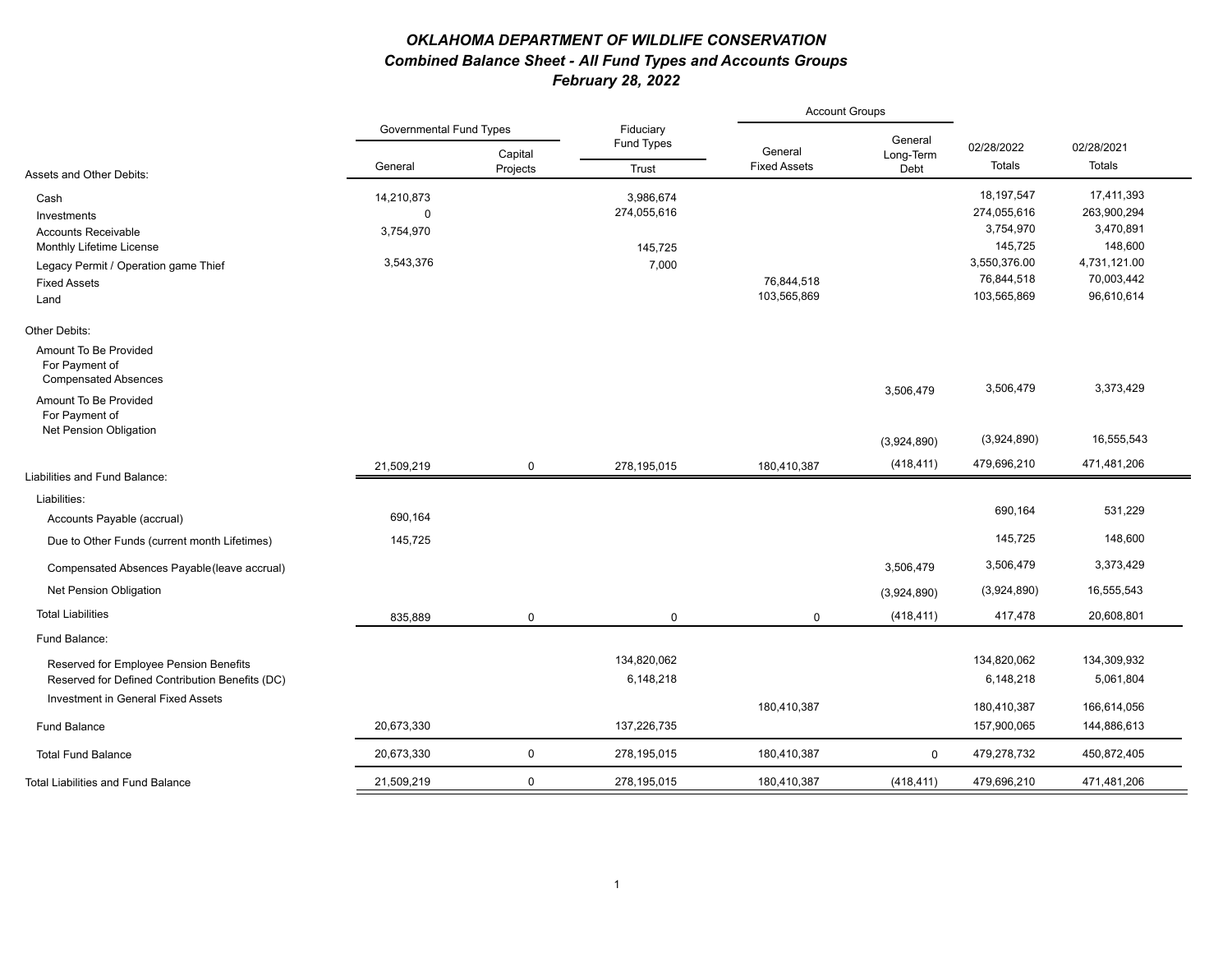#### *OKLAHOMA DEPARTMENT OF WILDLIFE CONSERVATION Trust Funds*

#### *Combining Balance Sheets February 28, 2022*

|                                    | Expendable<br>Trust | Nonexpendable<br>Trust | Pension<br>Trust | DC<br>Trust | 02/28/2022<br>Totals | 02/28/2021<br>Totals |  |
|------------------------------------|---------------------|------------------------|------------------|-------------|----------------------|----------------------|--|
| Assets:                            |                     |                        |                  |             |                      |                      |  |
| Cash (Wildlife Heritage)           | 407,901             | 3,578,773              |                  |             | 3,986,674            | 3,733,826            |  |
| Investments                        | 37,949,896          | 95,137,440             | 134,820,062      | 6,148,218   | 274,055,616          | 268,962,098          |  |
| Due From Other Funds               |                     | 145,725                |                  |             | 145,725              | 148,600              |  |
| Restricted Assets (OP. Game Thief) |                     | 7,000                  |                  |             | 7,000                | 7,000                |  |
|                                    | 38,357,797          | 98,868,938             | 134,820,062      | 6,148,218   | 278,195,015          | 272,851,524          |  |
|                                    |                     |                        |                  |             |                      |                      |  |
|                                    |                     |                        |                  |             |                      |                      |  |
| Fund Balance:                      |                     |                        |                  |             |                      |                      |  |

| Fund Balance Reserved for<br><b>Employee Pension Benefits</b> |              |            | 134.820.062 | 6.148.218 | 140.968.280 | 139,371,736 |
|---------------------------------------------------------------|--------------|------------|-------------|-----------|-------------|-------------|
| Fund Balance                                                  | 38.357.797   | 98.868.938 |             |           | 137.226.735 | 133.479.788 |
| <b>Total Fund Balance</b>                                     | 38, 357, 797 | 98.868.938 | 134.820.062 | 6.148.218 | 278.195.015 | 272,851,524 |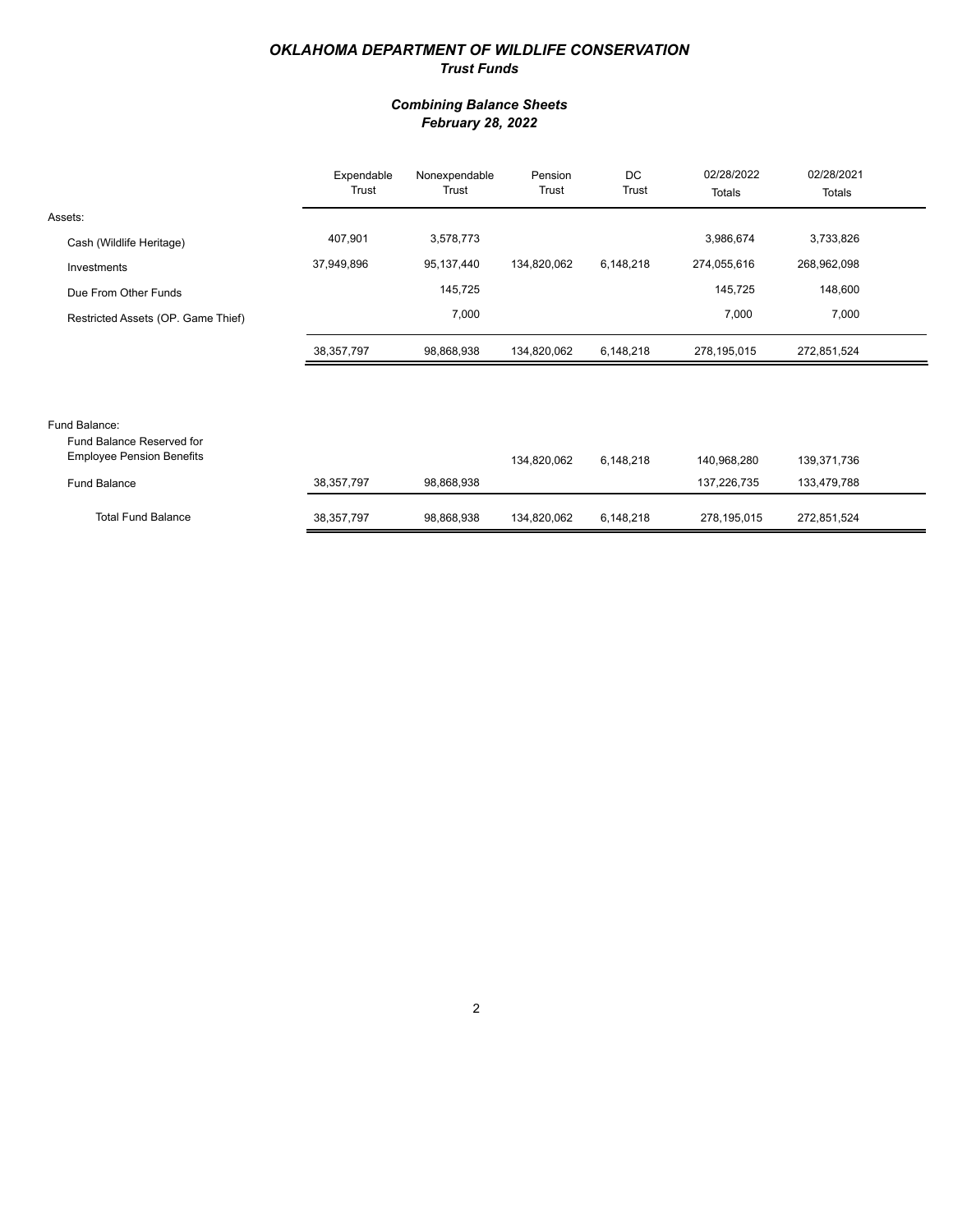#### *OKLAHOMA DEPARTMENT OF WILDLIFE CONSERVATION Combined Statement of Revenues, Expenditures, and Changes in Fund Balances All Governmental Fund Types and Expendable Trust Fund For the Period July 1, 2021 Through February 28, 2022*

|                                                                                          |                        | Governmental Fund Types | Fiduciary<br>Fund Type |                        |                        |                            |
|------------------------------------------------------------------------------------------|------------------------|-------------------------|------------------------|------------------------|------------------------|----------------------------|
|                                                                                          | General                | Capital<br>Projects     | Expendable<br>Trust    | 02/28/2022<br>Totals   | 02/28/2021<br>Totals   | Percent of<br>Inc. or Dec. |
| Revenues:                                                                                |                        |                         |                        |                        |                        |                            |
| Licenses (without Lifetimes)                                                             | 14,984,907             |                         |                        | 14,984,907             | 14,331,598             | 4.56%                      |
| Other Wildlife Sales                                                                     | 1,957,408              |                         |                        | 1,957,408              | 1,971,395              | $-0.71%$                   |
| Agriculture and Oil Lease                                                                | 705,859                |                         |                        | 705,859                | 449,594                | 57.00%                     |
| <b>Grant Revenue</b>                                                                     | 19,652,655             |                         |                        | 19,652,655             | 16,462,708             | 19.38%                     |
| Investment Income                                                                        | 123,353                |                         | 27,585                 | 150,938                | 238,994                | $-36.84%$                  |
| Miscellaneous                                                                            | 1,007,402              |                         |                        | 1,007,402              | 2,912,506              | $-65.41%$                  |
| <b>Total Revenues</b>                                                                    | 38,431,584             | 0                       | 27,585                 | 38,459,169             | 36,366,795             | 5.75%                      |
|                                                                                          |                        |                         |                        |                        |                        |                            |
| Expenditures:                                                                            |                        |                         |                        |                        |                        |                            |
| Administration<br>Wildlife                                                               | 4,860,184<br>9,282,942 |                         |                        | 4,860,184<br>9,282,942 | 4,619,980<br>9,025,945 | 5.20%<br>2.85%             |
| Fish                                                                                     | 7,109,096              |                         |                        | 7,109,096              | 6,597,420              | 7.76%                      |
| Law Enforcement                                                                          | 7,980,305              |                         |                        | 7,980,305              | 7,532,570              | 5.94%                      |
| Information and Education                                                                | 2,015,968              |                         |                        | 2,015,968              | 1,953,783              | 3.18%                      |
| Capital Improvements                                                                     | 4,450,113              |                         |                        | 4,450,113              | 5,520,870              | $-19.39%$                  |
| <b>Land Acquisitions</b>                                                                 |                        | 6,955,255               |                        | 6,955,255              | 1,201,917              | 478.68%                    |
|                                                                                          |                        |                         |                        |                        |                        |                            |
| <b>Total Expenditures</b>                                                                | 35,698,608             | 6,955,255               |                        | 42,653,863             | 36,452,485             | 17.01%                     |
| Excess(deficiency) of Revenues                                                           |                        |                         |                        |                        |                        |                            |
| Over (Under) Expenditures                                                                | 2,732,976              | (6,955,255)             | 27,585                 | (4, 194, 694)          | (85, 690)              | 4,795.20%                  |
| Other Financing Sources(uses):                                                           |                        |                         |                        |                        |                        |                            |
| Sale of General Fixed Assets                                                             | $\pmb{0}$              |                         |                        | 0                      | 2,178,565              | $-100.00\%$                |
| <b>Operating Transfers In</b>                                                            | 1,666,398              | 6,955,255               | (2,273,995)            | 6,347,658              | 18,128,726             | -64.99%                    |
| <b>Operating Transfers Out</b>                                                           | (6,955,255)            |                         | (1,666,398)            | (8,621,653)            | (1,348,837)            | 539.19%                    |
| Operating Transfers Out (215)                                                            |                        |                         | $\Omega$               | $\Omega$               | $\mathbf{0}$           | 0.00                       |
| Total Other Financing Sources (uses)                                                     | (5,288,857)            | 6,955,255               | (3,940,393)            | (2,273,995)            | 18,958,454             | $-111.99%$                 |
| Excess of revenues & other financing sources<br>over expenditures & other financing uses | (2,555,881)            | 0                       | (3,912,808)            | (6,468,689)            | 18,872,764             | $-134.28%$                 |
| Fund Balances, Beginning of Year:                                                        | 23,229,211             | 0                       | 42,270,605             | 65,499,816             | 35,306,282             | 85.52%                     |
| Fund Balances February 28, 2022:                                                         | 20,673,330             | $\mathbf 0$             | 38, 357, 797           | 59,031,127             | 54,179,046             | 8.96%                      |
|                                                                                          |                        |                         |                        |                        |                        |                            |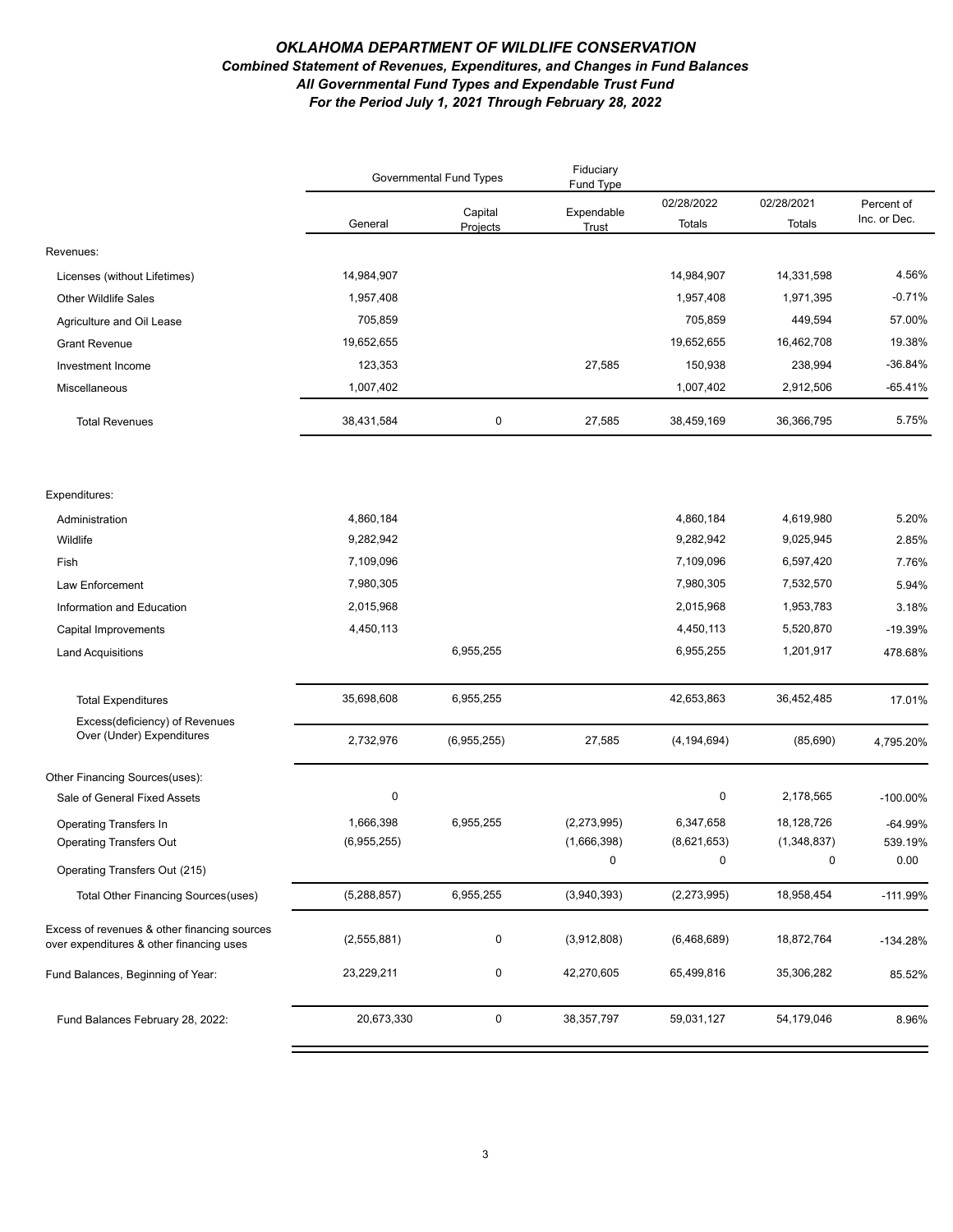#### *OKLAHOMA DEPARTMENT OF WILDLIFE CONSERVATION Combined Statement of Revenues, Expenditures, and Changes in Fund Balances Trust Funds For the Period July 1, 2021 Through February 28, 2022*

|                                       |                        | <b>Fiduciary Fund Types</b> |                    |                             |                             |
|---------------------------------------|------------------------|-----------------------------|--------------------|-----------------------------|-----------------------------|
|                                       | Nonexpendable<br>Trust | Pension<br>Trust            | DC<br><b>Trust</b> | 02/28/2022<br><b>Totals</b> | 02/28/2021<br><b>Totals</b> |
| <b>Operating Revenues:</b>            |                        |                             |                    |                             |                             |
| Licenses (Lifetime)                   | 2,210,875              |                             |                    | 2,210,875                   | 2,356,300                   |
| Other Sales (Senior Citizen Licenses) | 116,380                |                             |                    | 116,380                     | 124,615                     |
| Interest and Investment Income        | $\pmb{0}$              | (2,660,725)                 | (243, 519)         | $-2,904,244$                | 18,659,382                  |
| <b>Employer Contributions</b>         |                        | 1,250,000                   | 382,388            | 1,632,388                   | 3,770,770                   |
| <b>Employee Contributions</b>         |                        | 375,300                     | 277,100            | 652,400                     | 600,252                     |
| <b>Total Operating Revenues</b>       | 2,327,255              | (1,035,425)                 | 415,969            | 1,707,799                   | 25,511,319                  |
| <b>Operating Expenses:</b>            |                        |                             |                    |                             |                             |
| Administration                        |                        | 216,579                     | 3,900              | 220,479                     | 208,000                     |
| Benefits and Participant Refunds      | $\mathbf 0$            | 5,668,413                   | 57,123             | 5,725,536                   | 5,625,459                   |
| <b>Total Operating Expenses</b>       | $\mathsf 0$            | 5,884,992                   | 61,023             | 5,946,015                   | 5,833,459                   |
| Operating Income                      | 2,327,255              | (6,920,417)                 | 354,946            | (4,238,216)                 | 19,677,860                  |
| Nonoperating Expenses:                |                        |                             |                    |                             |                             |
| <b>Transfers Out</b>                  | 0                      | 0                           | 0                  | $\pmb{0}$                   | 0                           |
| <b>Total Nonoperating Expenses</b>    | $\mathsf 0$            | 0                           | 0                  | 0                           | 0                           |
| Net Income                            | 2,327,255              | (6,920,417)                 | 354,946            | (4,238,216)                 | 19,677,860                  |
|                                       |                        |                             |                    |                             |                             |
| Fund Balances, Beginning              | 96,541,683             | 141,740,479                 | 5,793,272          | 244,075,434                 | 215, 125, 564               |
| Fund Balances, February 28, 2022      | 98,868,938             | 134,820,062                 | 6,148,218          | 239,837,218                 | 234,803,424                 |

4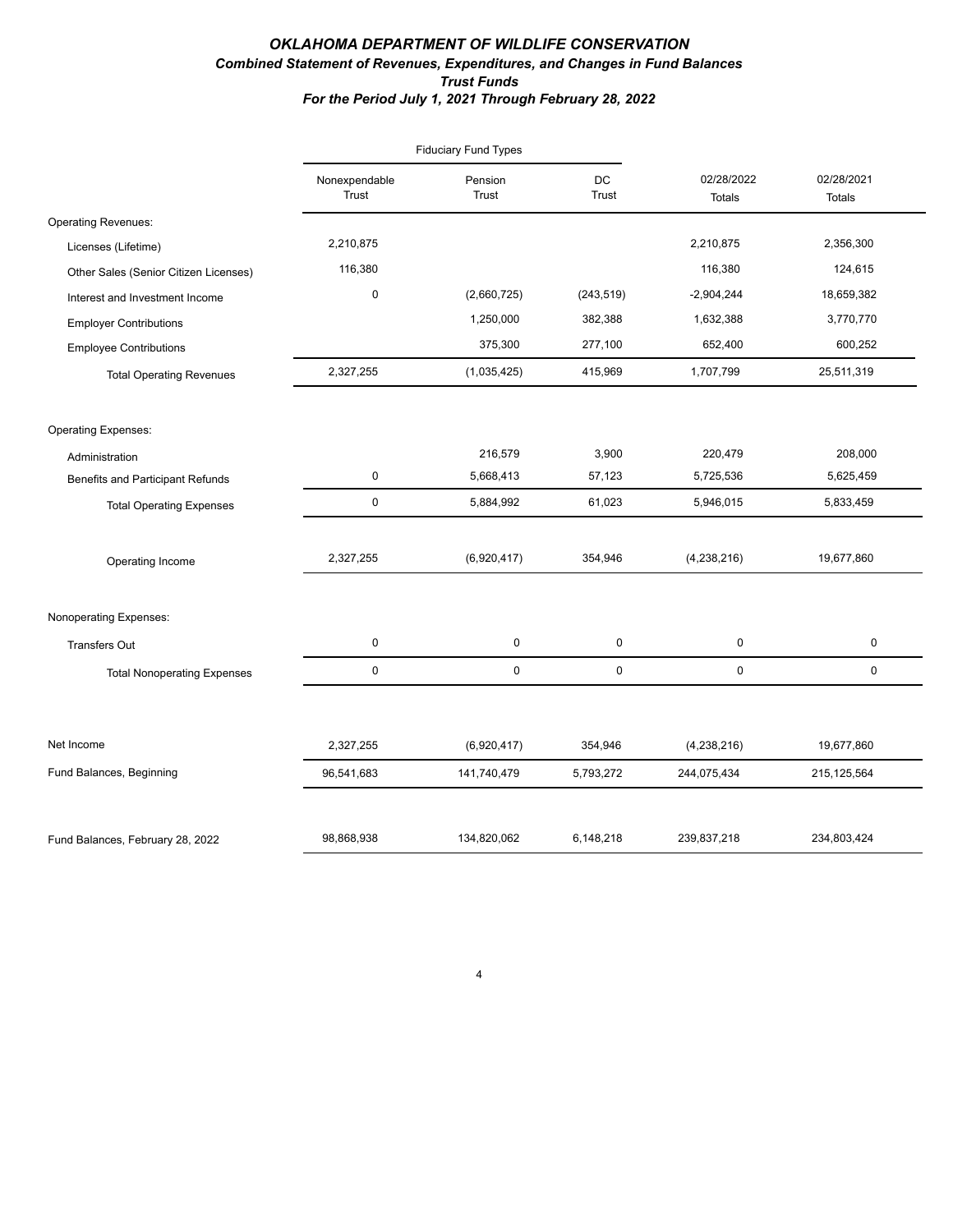

# **Wildlife Contributions Report**

|--|

| Order ID | <b>Total Payment</b> | <b>Name Of Individual Or</b>  | <b>Description Of Contribution</b> |
|----------|----------------------|-------------------------------|------------------------------------|
| 21034515 | Amount<br>\$8.00     | <b>Business</b><br>Ira Little | General Contribution               |
| Total    | \$8.00               |                               |                                    |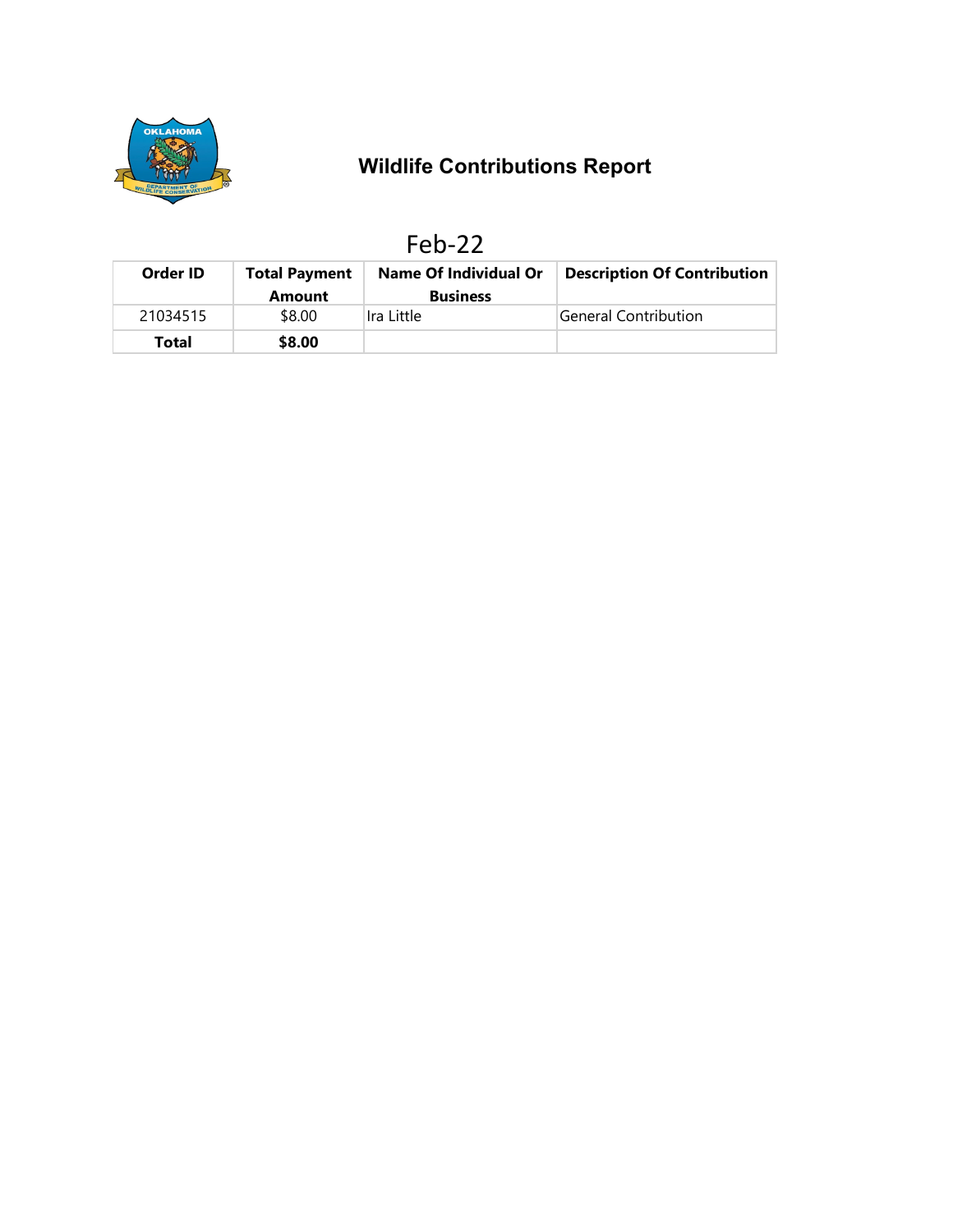# **April 2022 DIRECTOR'S REPORT**



## **CALENDAR ITEMS:**

- Apr 1-3 Total Archery Challenge, Beaver's Bend State Park<br>Apr 3-4 Commission meeting/tour Paddlefish Research Cen
- Apr 3-4 Commission meeting/tour Paddlefish Research Center, Miami<br>Apr 5 0KSSSP Shoot, Enid
- 
- Apr 5 OKSSSP Shoot, Enid<br>Apr 8-10 Ducks Unlimited Exp Ducks Unlimited Expo, Texas Motor Speedway

Apr 13 OKSSSP State Shoot, El Reno/Banner<br>Apr 20-22 Lt. Governor's Turkey Hunt, st

Apr 20-22 Lt. Governor's Turkey Hunt, statewide<br>**Apr 27** Legislative Fish Fry, State Capitol

# Apr 27 **Legislative Fish Fry, State Capitol**<br>May 3-4 Mational R3 Symposium, Broken A

- May 3-4 National R3 Symposium, Broken Arrow (no May Commission Meeting)<br>May 27 Legislature adiourns Sine Die
- May 27 Legislature adjourns Sine Die<br>
June 6 Monthly Commission Meeting
- Monthly Commission Meeting, OKC Headquarters

## **AGENCY UPDATE**

## *LEGISLATURE*:

- The second legislative deadline has passed. Bills that did not receive a floor hearing in their chamber of origin are now dead. An updated tracking list is attached.
- The next legislative deadline is April 14th. Bills must receive a committee hearing in the opposite chamber to remain active after this date.
- Seven legislators participated in the annual bear den research projects in SE Oklahoma: Sen. Blake Stephens, Sen. George Burns, Sen. David Bullard, Rep. John Talley, Rep. Kevin Wallace, Rep. Eddy Dempsey, and Rep. Brian Hill. The den visits were successful, with all legislators being afforded the opportunity to learn about ODWC's bear research project, and see the bear dens, the adult bear and her cubs in person.
- ODWC will host their annual Fish Fry at the Capitol on Wednesday, April 27<sup>th</sup> from 11:30 – 1. All Commissioners are invited to attend.

## *HUMAN DIMENSIONS*

- We finished up data collection for the 2021 Game Harvest Survey. We received over 2,000 responses with over 400 of those being from nonresidents. A report should be completed by late May.
- A report is being drafted on the women and hunting survey and focus groups and will be circulated in April.
- Betsey was invited to be one of 8 human dimensions professionals on the AFWA Social Science Steering Committee and also attended a committee meeting for the WAFWA Human Dimensions committee. Plans are underway for a gathering of human dimensions professionals at the WAFWA meeting in July.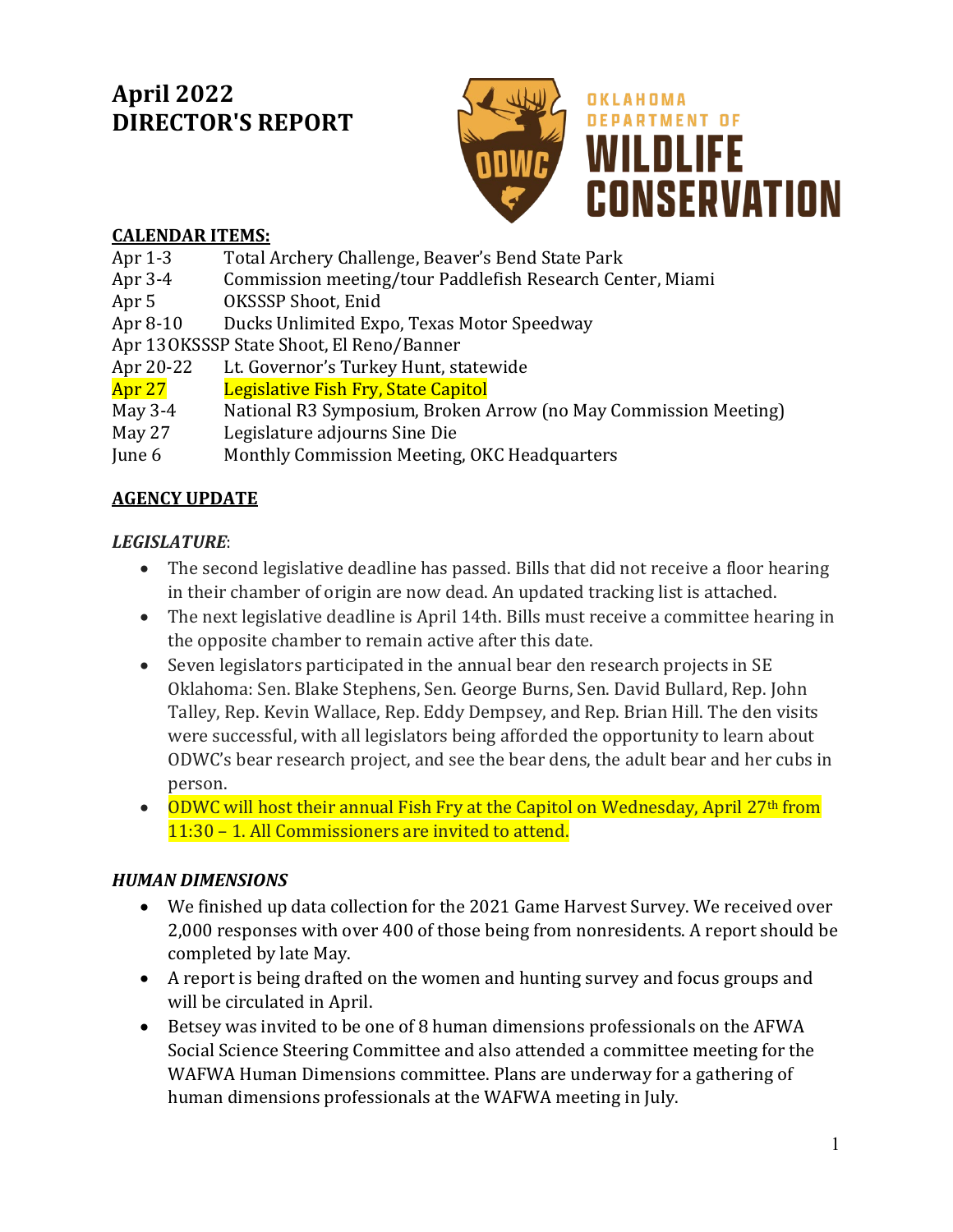• Two presentations were given to classes at Oklahoma State (undergraduate game management and graduate fisheries management) on how ODWC uses human dimensions data for decision making.

### **ADMINISTRATION**

- Accounting
	- o Number of Claims Audited and Paid 378
	- o Total Dollar Amount of Claims Paid \$1,428,001.16
	- $\circ$  Total # Agency Cardholders 191 (20 approving officials)<br> $\circ$  Total Agency Spending Limit \$416.500
	- o Total Agency Spending Limit \$416,500
	- Number of P/Card Transactions Processed -554
	- o Number of In-depth Audited Transactions 185<br>
	o Total Dollar Amount of P/Card Purchases \$161
	- o Total Dollar Amount of P/Card Purchases \$161,023.76
	- Number of PCard Spending Limit Increase Requests Approved 32
	- $\circ$  OMES documentation requests for PCard transactions 0<br> $\circ$  New and Refresher PCard-holder and Approver Training (
	- New and Refresher PCard-holder and Approver Training Completed 2 Sent
	- o Number of Purchase Orders/CO issued 27
	- o IT Acquisitions Processed 21
	- o OMES Surveys Completed -
	- o Vehicle incidents reported 1
	- o Pending Incidents 2
- Human Resources
	- o Open Full-time Positions, January 15
	- o Positions Interviewed, 3 Candidates interviewed, 11
	- o Positions Announced, 2
	- o See included personnel report that shows personnel actions for the month.
	- o Temporary Employees Processed (Interns & Aids), 5
	- o End of employment, 1
	- o 2 ODWC Biweekly Computer Trainings
	- $\circ$  1 MINRC Meeting
	- o 4 weekly meetings with OMES payroll dept.
	- o Participating in Workday Parallel Payroll Testing/Meetings (4 weeks, 9-5 daily)
	- o Supervise 4 Cristo Rey interns
- IT
- o IT took 135 inbound tickets and closed 127.
- $\circ$  We rebounded through some unforeseen circumstances this moth. Starting with an extended power outage that caused a cascading server failure. I.T. worked overnight to get all systems back online.
- o We had multiple meetings with Oklahoma's cyber security team on the current state of cyber attacks. Due to network port scanning from the Russians, OMES disabled around 20 of our Office 365 accounts to get them inline with new hardened security policies.

Other on going projects: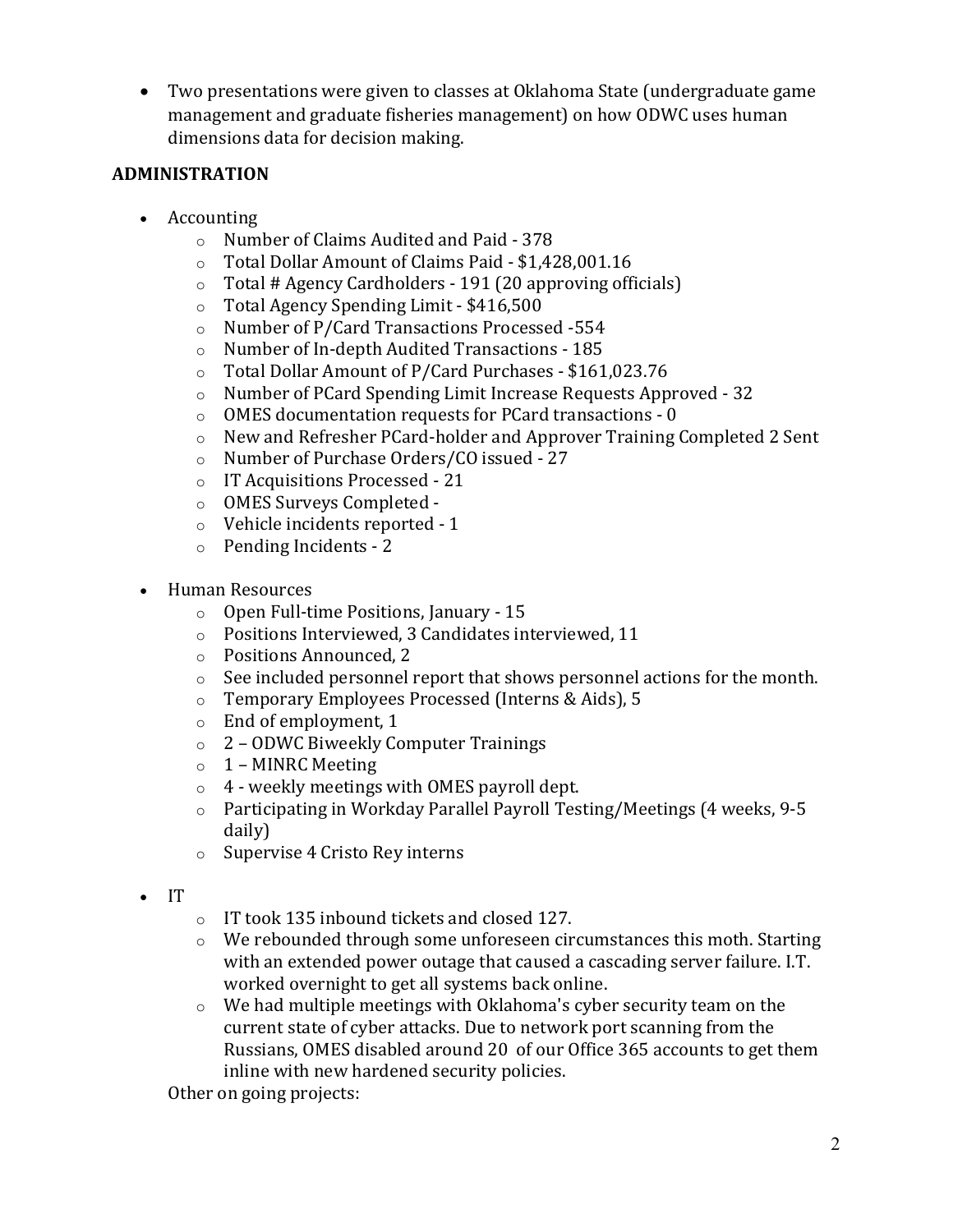- $\circ$  Refining a retirement calculator to give better results and saving us around \$350 per query
- o Updating the webserver to accept new fonts
- $\circ$  Updated the paddlefish program with new email protocols for added security  $\circ$  Continued work with OMES on getting Workday fitted to our needs
- Continued work with OMES on getting Workday fitted to our needs
- o Assisted HR with Payroll reports
- o Delivered the last of the Law Enforcement Toughbooks
- $\circ$  Finished the list of the next available upgrades for the next laptop refresh cycle
- License
	- o Processed over 500 orders, including 511 licenses and 336 hard card orders (mail and walk-in orders) - \$58,193 in revenue
	- o Shipped over 260 merchandise items (hats, books, etc), totaling almost \$3,000 in revenue.
	- o Processed almost \$283,000 in miscellaneous revenue, such lease payments, fines restitution, etc.
- Property
	- o Ordered 8 replacement/ lost Comdata cards for Law, Wildlife and Fish Division.
	- o Purple Wave Sale closed on February 22. Assisted with auction item pick up. Trucks/boats/ four wheelers and misc. items. Proceeds \$874,655.
	- o Harrison/Orr plumbers installed new hot water tank.
	- o Carrier came in and put in new circuit board and flow switch on #1 boiler.
	- o Registered and titled 2 new boat and boat motors.
	- o Met with Greg Herring @ Bill Knight Ford. We talked about 2022 truck delivery and that we will be adding \$8000.00 to laws purchase order due to the increase cost of materials and up-fitting the Law trucks.
	- o Vehicle exchange for M. Thibodeau & Leah Lowe
	- o Radio exchange and reprogramming for Bailey Johnson & Ben Radke
	- o Went to Copart salvage in Del City, remove law equipment from Mike Baker's wrecked truck
	- o Deliver Max Crocker's truck to Dana safety for warranty work
	- o Did inventory and ordered antennas & parts for 2022 new vehicles ordered
	- o Receive & restock radio installation parts and supplies
	- o Worked with Kenwood representative to get new model hand held radios programmed

# **FISHERIES DIVISION**

#### **February**

Statewide Fish Stockings

| <b>Species</b> | <b>Number Fish</b> | <b>Size</b> | <b>Number Locations</b> |
|----------------|--------------------|-------------|-------------------------|
| Rainbow trout  | 21.973             | $9 - 11''$  |                         |
| Rainbow trout  | 744                | $14-74"$    |                         |

Meeting attended

• Attended the Mid-Continent Warmwater Fish Culture workshop, February 7-9 in Ashland, NE.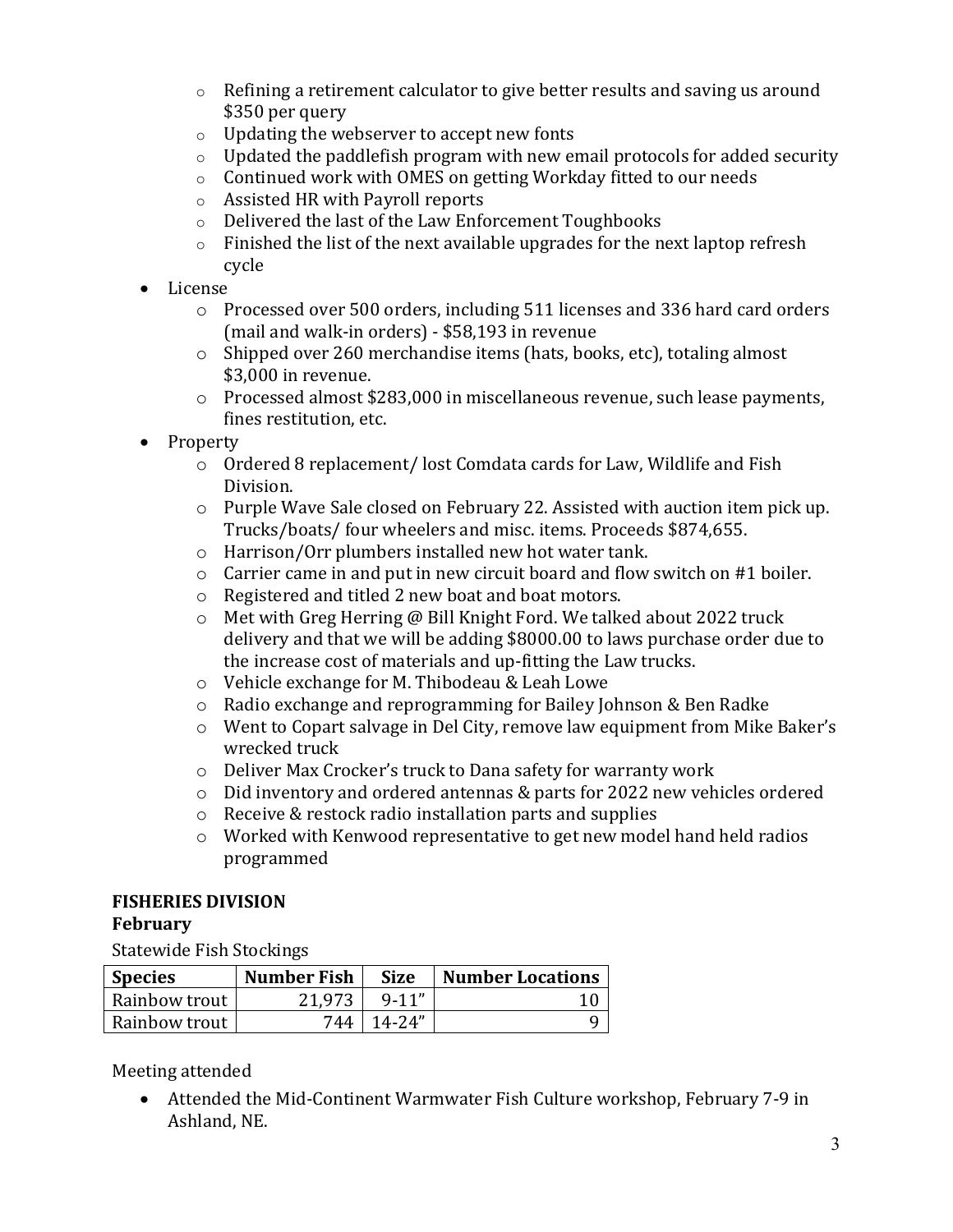- Attended MICRA Executive Board meeting, February 8-9, Mountain Home, AR.
- Participated in monthly AFWA fisheries chief's video conference calls.

#### Activities

- Winter gillnetting surveys on Lake Texoma were completed and striped bass otoliths were collected for age and growth analysis.
- Alligator Gar mark recapture surveys are ongoing when weather permits.
- Mark recapture surveys of large Blue Catfish ( >30") continues at Wiley Post Reservoir; to-date 292 individuals have been tagged.
- Creel surveys of trout anglers at Rt. 66 and Edwards CTHFP's are ongoing. Staff conducted several mark recapture sampling events with OKC staff to determine the trout harvest rates. Creel surveys are also ongoing at Robbers Cave State Park and Holdenville Lake.
- Smallmouth bass otoliths were aged as part of an ongoing smallmouth bass genetics project.
- Analysis of abundance and diet data collected from Neosho smallmouth bass in Spavinaw Creek was completed.
- Staff continues to work with Brandt in preparation for the upcoming tournament exemption and reporting program.
- Hatchery maintenance included the following.
	- Durant SFH winter projects continued including constructing a new burn bin, remodeling the old feed/fertilizer building into a wood shop and prep work to remodel the shop interior layout.
	- Holdenville SFH staff built new work benches for woodshop area and placed protective barriers at door entrances of newer shop building to prevent damage.
	- Byron SFH staff completed east side (Hubbard House, pond, and drainage ditch) tear down and renovation project and completed tank construction to assist OFRL in a fish marking study.
	- Manning SFH staff attended pay meeting for the pump station project, provided oversight on the project, and worked with construction and properties and engineering staff to resolve construction issues.
- At all hatcheries, dry ponds were partially rotovated to prepare them for spring production. Supplies were ordered, and staff assisted with walleye and sauger broodstock collections.
- A prescribed burn was conducted at Blue River PFHA and included 250 acres.
- Grounds maintenance, including access improvements, mowing and picking up trash, continues at all Department lakes and fishing areas.
- Meetings were held with all staff that use the Ponca City Office compound to coordinate moving back into the newly renovated shop and the plan forward for the new office and storage space.
- Staff responded to a fish kill below Kaw Dam and communicated results of investigation to all interested parties.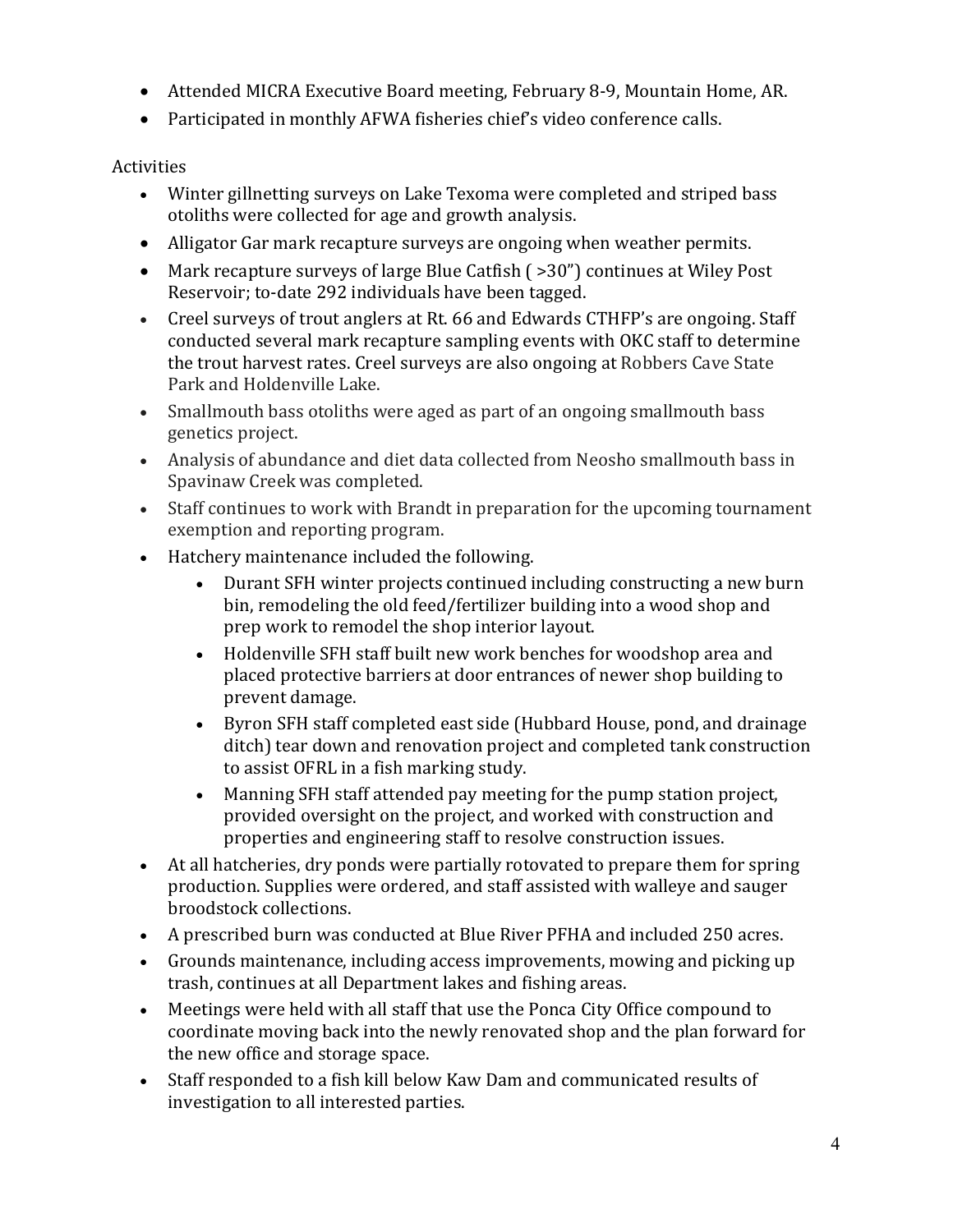- Staff met with Skiatook Nursery Pond cooperators to discuss plans for the upcoming production season.
- Fish attractor sites at Ft. Supply were refurbished with 75 cedar trees.
- Presented local data and lectured on Crappie Biology and Management for The Crappie University, and was the guest expert on two podcast/web shows- "Creek Adventures" and "The Crappie Connection."

### **C&E DIVISION**

- The Outdoor Oklahoma YouTube has reached more than 5 million total views and more importantly has swelled to 20,000 subscribers. New content is added to the channel each week.
- Division staff have been busy rolling out the new brand across each of the agency communication outlets. The response to the new brand has been overwhelmingly positive.
- Skylar St. Yves has established a partnership with [Urban Bridge](https://www.urbanbridge.org/) (Bridge Impact [Center\)](https://goo.gl/maps/XmYjcQsTpytWGa5w8), located in NE Oklahoma City. It will serve as a prototype for the "Learn to Fish" initiative. It will be a four-part series. The first three courses will be at the center and the fourth will be actual fishing a[t Edwards Park Pond.](https://goo.gl/maps/B5qEZqZRUEXCqaNi6) This will become an annual series for the center and hopefully serve as a home base for the first [Outdoor Afro](https://outdoorafro.com/) chapter in Oklahoma
- As fishing season warms there are 10 different virtual Ask an Angler courses happening March through May (1-3 p.m.)
	- [March 11 White Bass](https://www.youtube.com/watch?v=LHDaV2_jM94)
	- [March 14 Crappie](https://www.youtube.com/watch?v=Kuc2322kA6w)
	- [March 18 Walleye/Saugeye](https://www.youtube.com/watch?v=kmHIjmN3QFc)
	- March 25 Paddlefish
	- April 8 Largemouth Bass
	- April 25 Pond Fishing
	- May 9 Catfish
	- May 13 Sunfish
	- May 23 Nongame Species
	- May 27 River/Creek Bass
- There are several fishing clinics planned over the coming months. These are designed for families to come learn how to fish together.
	- May-Oct Close To Home Fishing clinics
		- May 6 Wildhorse Park
		- May 7 Veteran's Park (Newcastle)
		- June 4 NE Lions Park
		- June 4 Battey-Mulhousen Pond
		- June 11 Southern Hills N&S
		- **June 11 Heritage Park Pond**
		- June 12 Mulvey Pond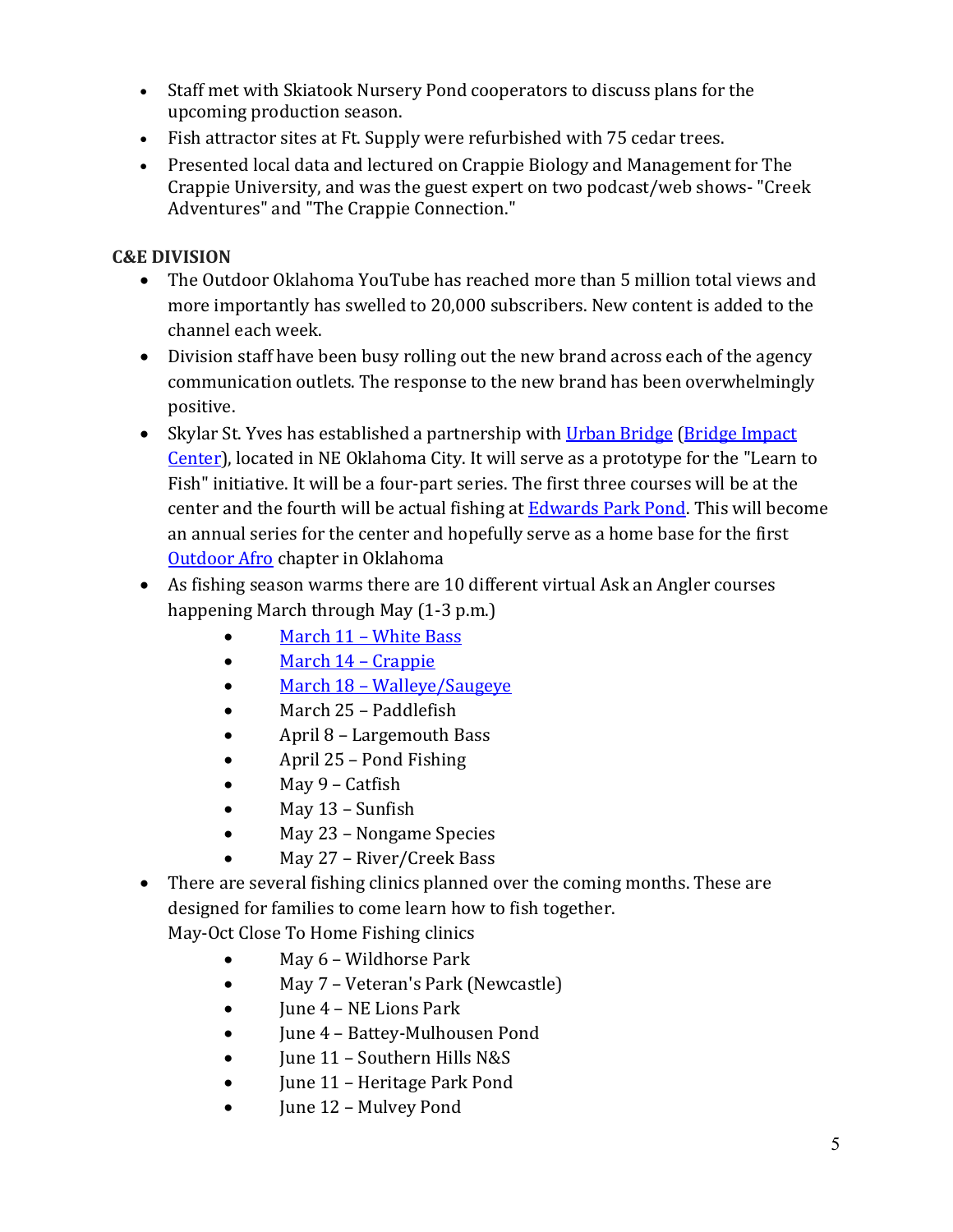- June 18 Crystal Lake
- **July 23 Little River Park**
- September 10 Joe Barners Regional Park
- September 18 Ten Acre Park
- October 8 Langston University Scholars Inn

ODWC Zebco Pond Clinics (6-7:30 p.m.)

- May 17, 19, 24, 26 & 31
- June 2, 7, 9, 14, 16, 21, 23, 28 & 30
- July 12, 19 & 26
- Through coordination with Fisheries Division, staff produced an extensive white bass angler guid[e https://www.wildlifedepartment.com/ooj/white-bass-angler](https://www.wildlifedepartment.com/ooj/white-bass-angler-guide-top-tips-area-highlights)[guide-top-tips-area-highlights](https://www.wildlifedepartment.com/ooj/white-bass-angler-guide-top-tips-area-highlights)
- Staff will meet at the Arcadia Conservation Education Area along with Commissioner Barwick and the City of Edmond to discuss potential partnerships to repair the road and increase education opportunities on the area.
- Three different virtual courses are planned to educate hunters on turkey hunting basics. Staff is also working with Wildlife Division to document the extensive turkey research happening this spring.
- Staff assisted the USFWS in promoting the Oklahoma Junior Duck Stamp Program to increase awareness and participation in the program.
- Oklahoma Scholastic Shotgun Shooting Program is in full swing with shoots scheduled around the state

# 2021-22 OKSSSP Regional Shoots



**WILDLIFE DIVISION**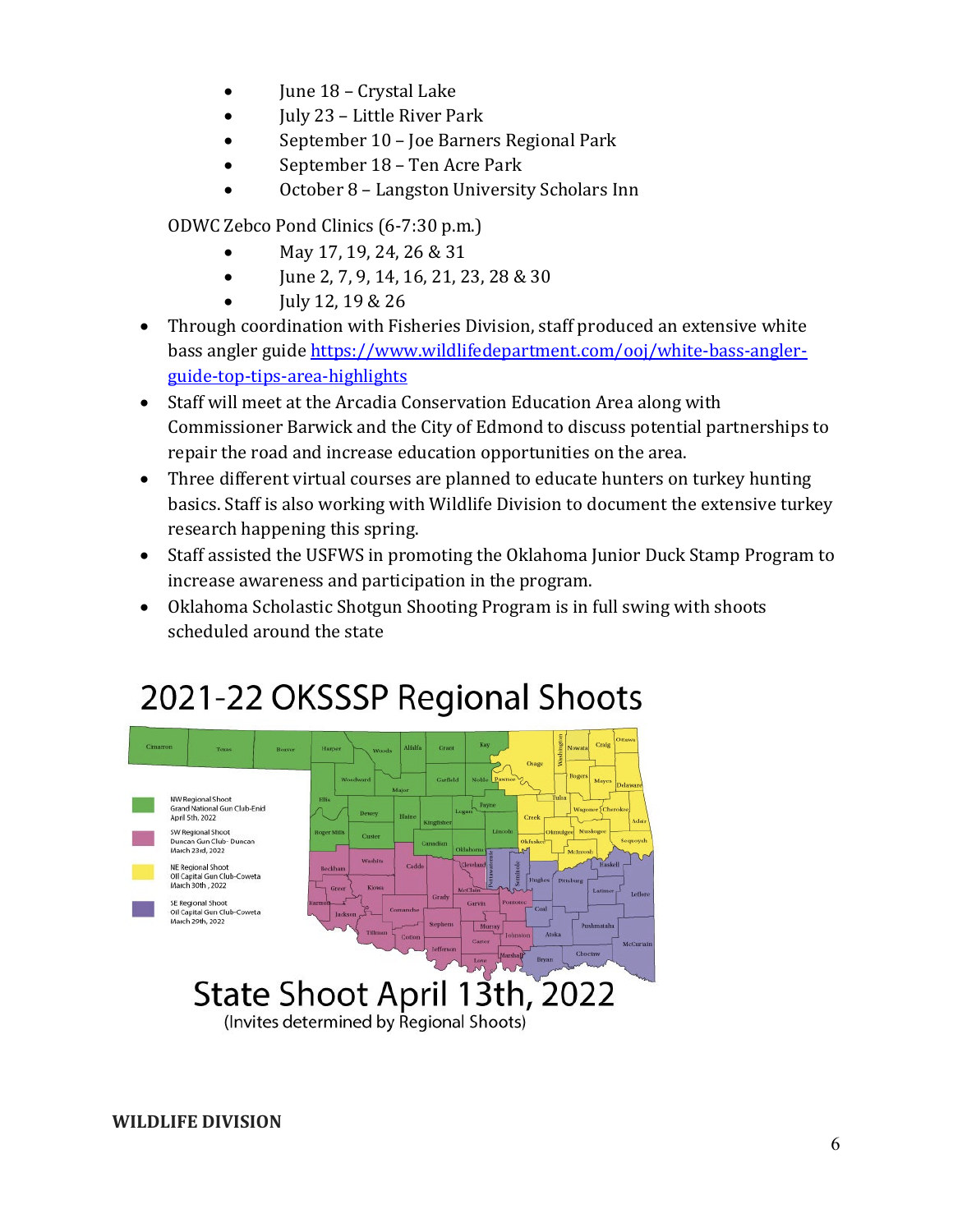- Private lands and Programs staff will have a booth at the Woodward Farm Show (April 1-3) to meet with/provide information to our ag constituents/partners, with an emphasis on lesser prairie-chicken, quail, and turkey.
- Aerial surveys to assess Lesser Prairie chicken populations began the third week of March and continue through early April. The surveys are flown throughout the LPC range (5 states = 308 total survey blocks) by West INC who is contracted through WAFWA. The Oklahoma portion of the survey is 40 blocks flown across several northwestern counties. Ground surveys for Lesser Prairie chickens are also now underway through a bid awarded to Sutton Avian Research Center in Bartlesville. The Sutton Center crew will survey a total of 1,400 stopping/listening points across 5 years (2022 - 2026) throughout LPC range in Oklahoma to complement the aerial surveys.
- Winter turkey flock surveys were conducted.
- Several staff and Commissioner Dillingham will be attending a town hall meeting in Drummond on April 2 to discuss Drummond Flats WMA , to gather public input on planned management, renovation, construction and maintenance work to restore natural wetland function within the basin.
- WMA's
	- o Dormant season prescribed burning is winding down for this season (over 9000 acres burned during March)
	- o Work continues in preparations for upcoming grazing season.
	- o Spring habitat management work is well underway, including strip discing, mowing and food plot prep.
	- o Cedar cutting and mastication/clearing projects are ongoing or have recently finished on a number of WMA's across the state.
	- o Area spruce up and maintenance (mowing, road and parking area maintenance, sign maintenance, and general clean-up) is underway in preparation for the upcoming spring turkey season
	- o Construction continues on the new access road for Sans Bois WMA
- Numerous bear dens were worked in eastern Oklahoma as bear research continues.
- Nuisance bear coordinators completed the online portion of the Chemical Immobilization Training, and will participate in a hands-on training later this month
- Several NE region staff scored deer racks for the public at the Grove Boat Show
- On Feb. 11, 12, and 13th, personnel from Wildlife Division (NE Region, SW Region, and Programs), Law Enforcement Division, (C&E Division assisted in initial stages and funding), and USFWS hosted the inaugural Land Trapping Workshop at Cherokee PHA. The workshop focused on informational talks, demonstrations, and hands on learning experiences related to trapping, predator management, furhandling, and ethics. Plans are underway to offer 2 workshops (eastern and western) for next furbearer season.
- On March 5<sup>th</sup> the annual fur auction hosted by the Oklahoma Furbearers Alliance was held at Okmulgee County Fairgrounds. While the number of pelts that moved through the auction was fewer than in previous years, per pelt price averages were higher in most categories and the total overall sales receipts of the auction were much higher. Last year the average price per bobcat pelt was a mere \$14.59 with 57 pelts sold, compared to this years' auction where 67 pelts were sold at \$56.67 on average with top cat bringing \$165.00.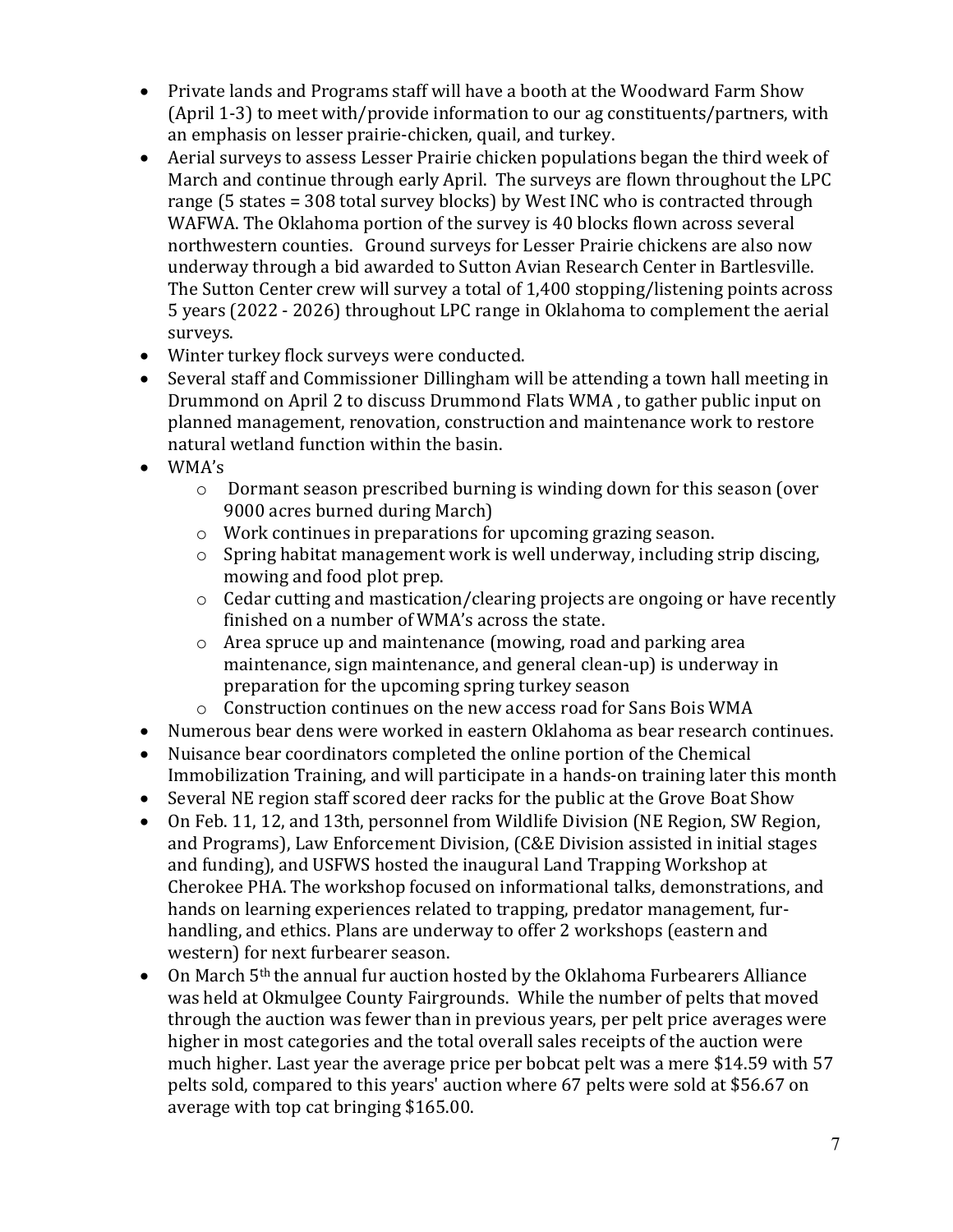- The Annual Roadside Furbearer Survey is underway for Wildlife and Law Enforcement Divisions throughout the month of March. This is the 22nd consecutive year that the survey has been conducted and it provides data on a statewide and individual zoogeographic region scale. Results of this survey, along with fur harvest and fur sales, will be analyzed and summarized in the 2022 Post-Season Furbearer Report coming out later this year.
- Staff assisted with an Eagle Scout Project at Lake Arcadia. Fifteen spider block fish structures were constructed and placed in the lake.
- The Central Flyway Council meeting was held March 11. Migratory bird issues were discussed, future research needs were identified, and updates were provided by the new USFWS Central Flyway liaison, DU, and other member agencies.
- The annual deer Herd Health Evaluations were completed this year for the southcentral and southeast portions of the state. This program collects antlerless deer post season and does a complete health evaluation and necropsy. One of more interesting aspects of the study is back dating deer embryos to determine conception date (seen as the rut). The graphic below shows the estimated date of breeding for the 2021 season.



- Highly Parthenogenic Avian Influenza (HPAI) has been reported in both domestic and wild migratory birds in a number of states east of the Mississippi River and we have begun to receive notice of confirmations in neighboring states. We were notified of the first occurrence in a mallard duck in Oklahoma on March 28th. Fortunately, the spring migration is now underway, and hopefully there is only a small window of opportunity remaining for occurrence/spreading of HPAI.
- Waterfowl season has ended. Waterfowl season, overall, was a success, though with much more limited harvest than normal years. Low production due to drought conditions in spring/summer of 2021, along with drought conditions in areas of wintering habitat, contributed to lower harvest rates.
- An initial evaluation of total waterfowl hunting participation is underway. Duck and goose hunter dynamics have yet to be evaluated (the season just recently closed),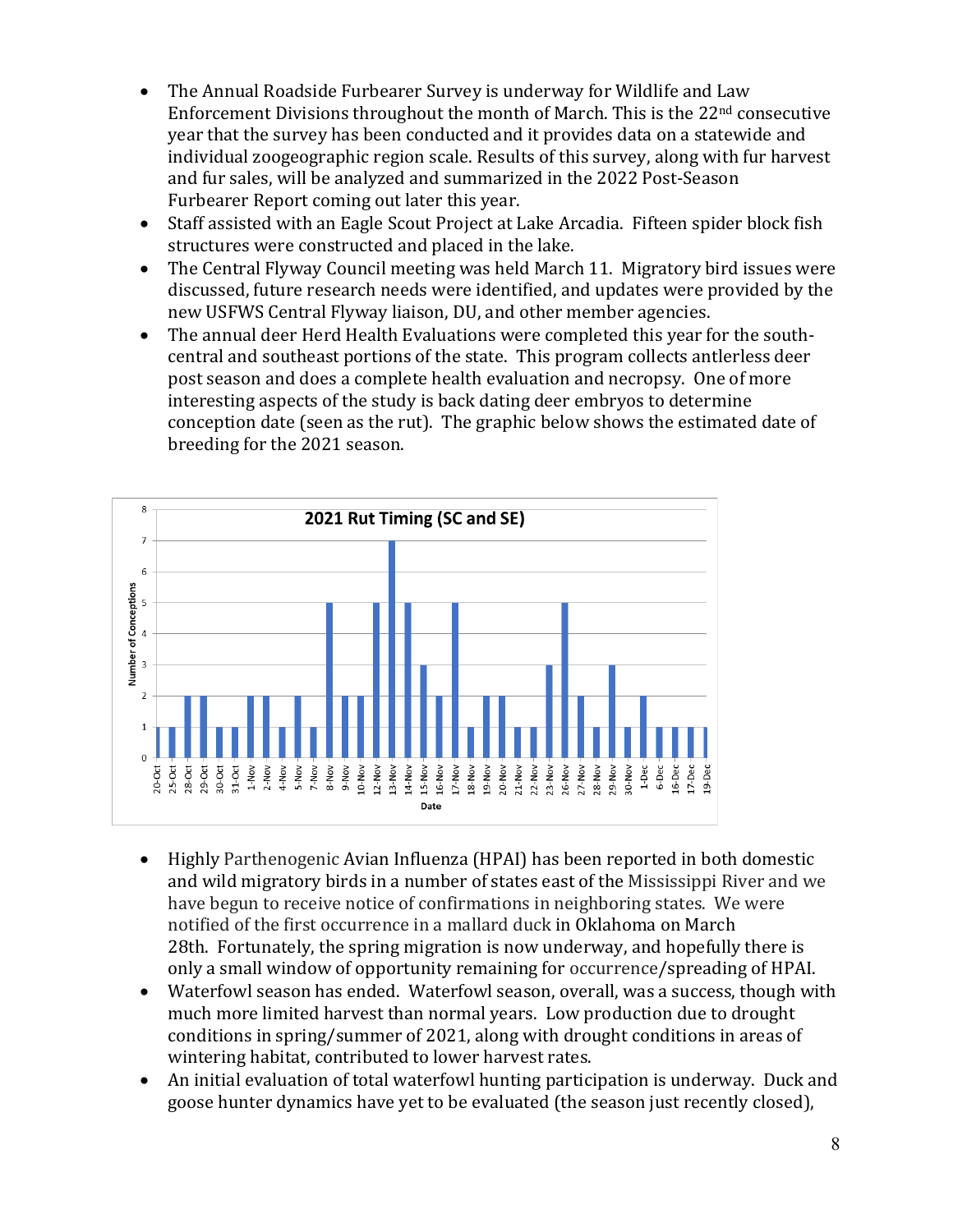but the number of sandhill crane permits issued this season seems to indicate further increased participation this hunting season

- Migratory Bird program staff successfully captured and collared five adult female greater white-fronted geese during the second year of the collaborative (USGS/Central Flyway/University of Saskatoon) white-front project. This research builds on 6 years of data collected and analyzed by Texas A&M University, evaluating white-front wintering movement ecology and breeding distribution dynamics. This project will help better understand habitat selections, wintering habitat fidelity, as well as evaluate the accuracy of the spatial extent surveyed during the summer survey.
- Migratory Bird program staff are currently writing a grant proposal to evaluate temperate breeding Canada geese (resident goose) population dynamics. This project is expected to analyze the state's temperate breeding Canada goose population by providing a population estimate and trajectory, harvest rate dynamics, nuisance goose mortality rates, and movement/resource selection dynamics. The project aims to help better manage harvest and nuisance goose issues.
- Wetland Development projects are making slow, but steady progress.
	- o The Coal Creek development project is working through COE 404 application. 50 acres of the proposed project area are causing delays because it is within a jurisdictional wetland (can't mitigate for a wetland in an established wetland). Edits to the proposed area and project have been completed and it appears that the Corps of Engineers is close to issuing the 404 permit.
	- o The Neosho Bottoms project has been approved by the Tar Creek Council; however, willing landowners and properties that were once thought to be attainable are now having to be re-evaluated. ODWC is working with Ducks Unlimited and the Tar Creek Council to assess the feasibility of the project as it was originally proposed.

#### **L AW ENFORCEMENT DIVISION**

- The outdoor temperatures are on the rise and with that also comes a rise in fishing pressure. Our Game Wardens have been busy with fishermen across the state.
- Wardens are gearing up for ODWC Youth Camp. Camp is scheduled for June 12-17. Deadline for applications is April 15.
- Lt Chad Strang, GW Kody Moore, and GW Dylan King attended NASBLA (National Association of State Boating Law Administrators) Officer Water Survival Train the Trainer Course in New Jersey March 28-April 1. This course prepares the officer for unexpected immersion into the water. The certification of these three will greatly increase the curriculum and delivery of our current Water Enforcement Training Course.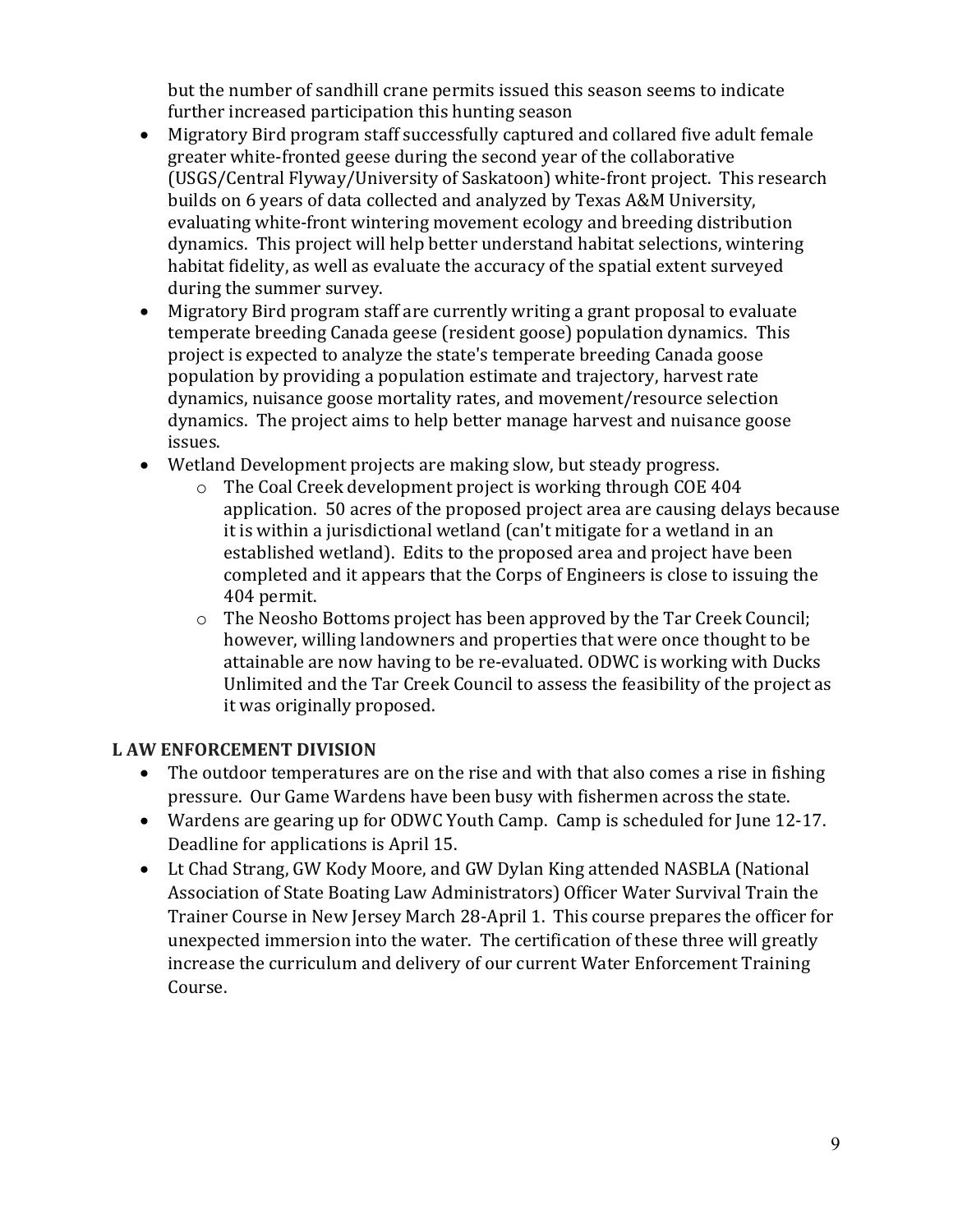# **OKLAHOMA DEPARTMENT OF WILDLIFE CONSERVATION J.D. Strong, Director**

# **Personnel Actions March 2022**

## **New Hires**

Nathanael Hull – Fish Technician, South Central Region, 3/7/22

## **Promotions**

Ken Cunningham – Assistant Chief of Fisheries Division to Chief, 3/1/22

Emily Long – Game Warden, Payne County to Wildlife Investigations Specialist, 3/1/22

# **Transfers**

Bailey Johnson – Game Warden, from Dewey County to Creek County, 3/1/22

Ben Radke – Game Warden, from Ellis County to Dewey County, 3/1/22

# **Resignations/Terminations**

**Retirements**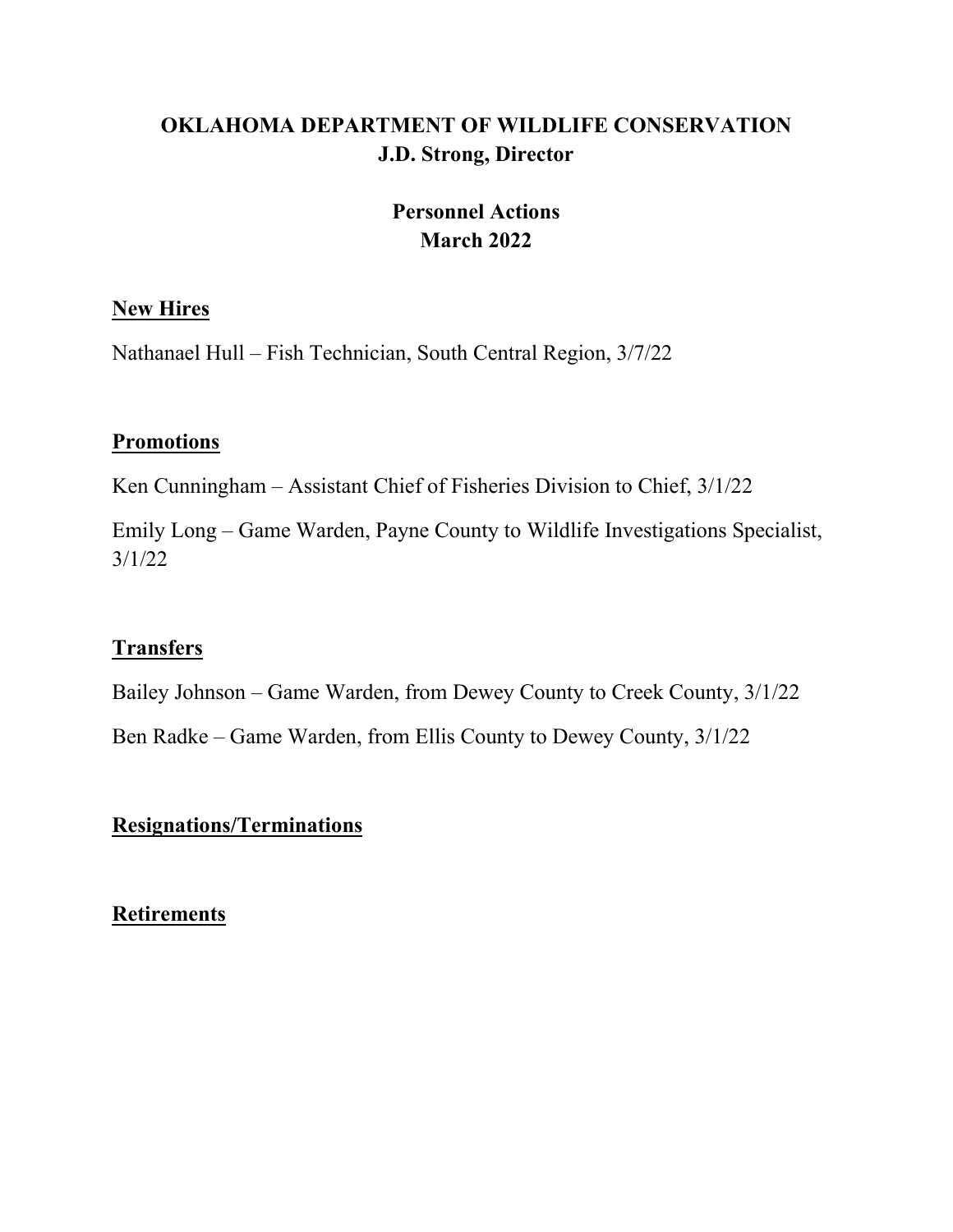# **ODWC Logo Sharing Form -- DRAFT**

The ODWC is proud to share our logo with our valued partners. Our partnerships will be stronger when the visual representation of our brands is uniformly coordinated, and this procedure outlines when and how the ODWC shares our logo.

- The ODWC logo or other branding elements shall not be used without prior written consent.
- Organizations who wish to use the ODWC logo should contact Communication & Education Supervisor Kelly Adams [\(kelly.adams@odwc.ok.gov\)](mailto:kelly.adams@odwc.ok.gov) via email to make a request. The request should include a general description of the use requested, specific timeframes being requested, and any other pertinent information.
- The request to use the logo will be based on the following factors:
	- Is the requesting organization's mission compatible with the ODWC mission?
	- Is the ODWC an active participant in the event or program (i.e., will ODWC personnel be on hand, is the agency a funding partner...)?
	- Does this program or event have a direct benefit to the agency (i.e., portion of the proceeds going to agency program....)?
	- $\circ$  If the answer is no to any of the above questions, the approval may be denied.
- Permission is granted for case and/or time specific applications, and permission is needed each time the logo is used.
- The ODWC logo should not be altered in shape or color in any way, and partners will follow the ODWC brand book regarding placement.
- When using the logo, wherever possible there should be a clear and distinct explanation of what roles the ODWC is playing in the event or program.
- A proper, up-to-date version of the logo should be acquired with each use to ensure you are using the correct mark.
- When partnering organizations are working on collaborative promotional material, we require a draft submission for final approval before it is released.
- Logo use must conform to the times, descriptions and terms/conditions as authorized by ODWC.
- The ODWC reserves the right to terminate logo sharing at any time for any reason.

Time Period Requested for ODWC Logo Usage:

\_\_\_\_\_\_\_\_\_\_\_\_\_\_\_\_\_\_\_\_\_\_\_\_\_\_\_\_\_\_\_\_\_\_\_\_\_\_\_\_\_\_\_\_\_\_\_\_\_\_\_\_\_\_\_

\_\_\_\_\_\_\_\_\_\_\_\_\_\_\_\_\_\_\_\_\_\_\_\_\_\_\_\_\_\_\_\_\_\_\_\_\_\_\_\_\_\_\_\_\_\_\_\_\_\_\_\_\_\_\_

General Description of Logo Use: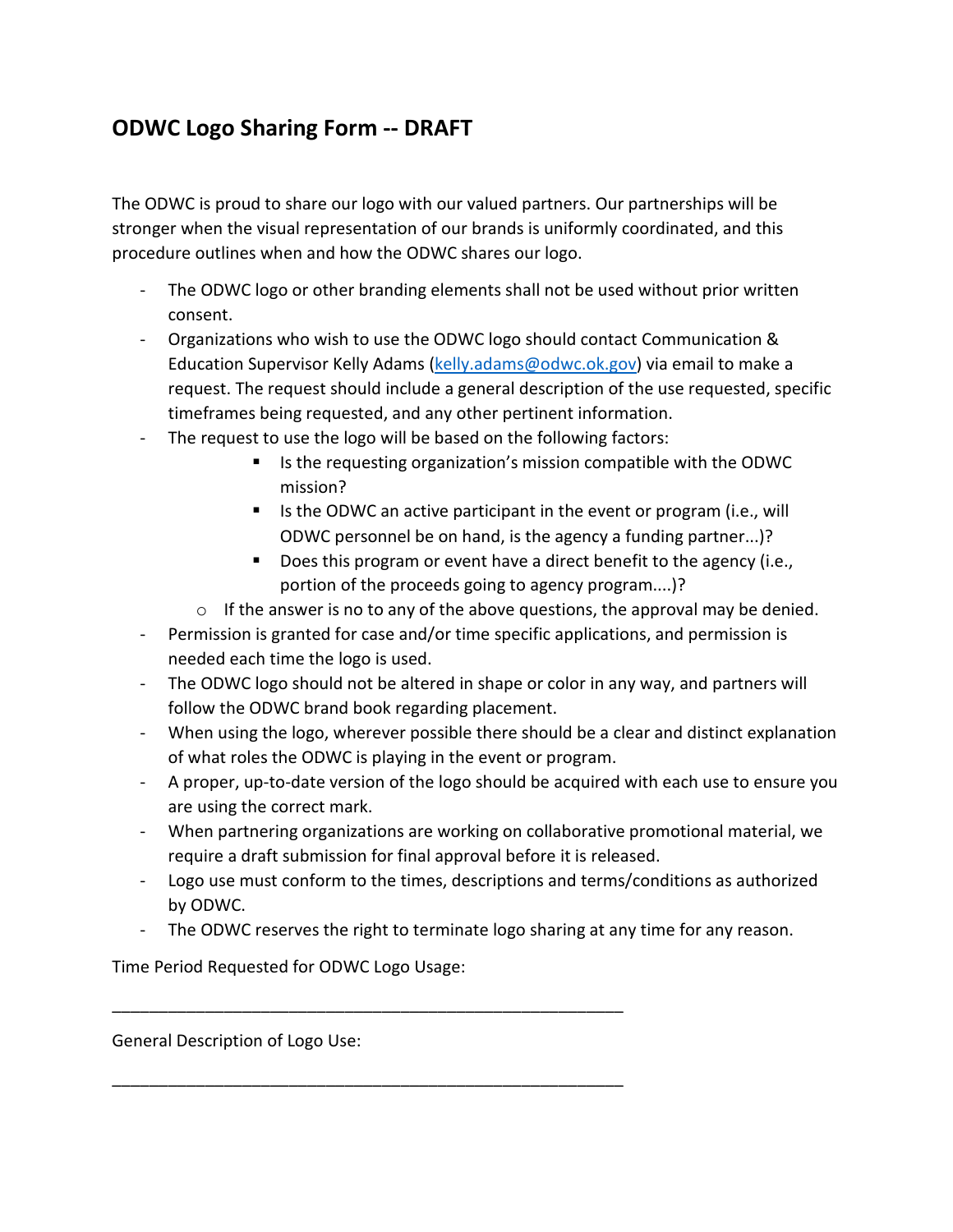| <b>Additional Terms or Conditions:</b>                                                     |  |
|--------------------------------------------------------------------------------------------|--|
|                                                                                            |  |
|                                                                                            |  |
|                                                                                            |  |
|                                                                                            |  |
|                                                                                            |  |
| I understand the above terms and conditions and agree to follow these for ODWC logo usage: |  |
|                                                                                            |  |
|                                                                                            |  |
|                                                                                            |  |
|                                                                                            |  |
|                                                                                            |  |
|                                                                                            |  |
|                                                                                            |  |
|                                                                                            |  |
|                                                                                            |  |
| Approved:                                                                                  |  |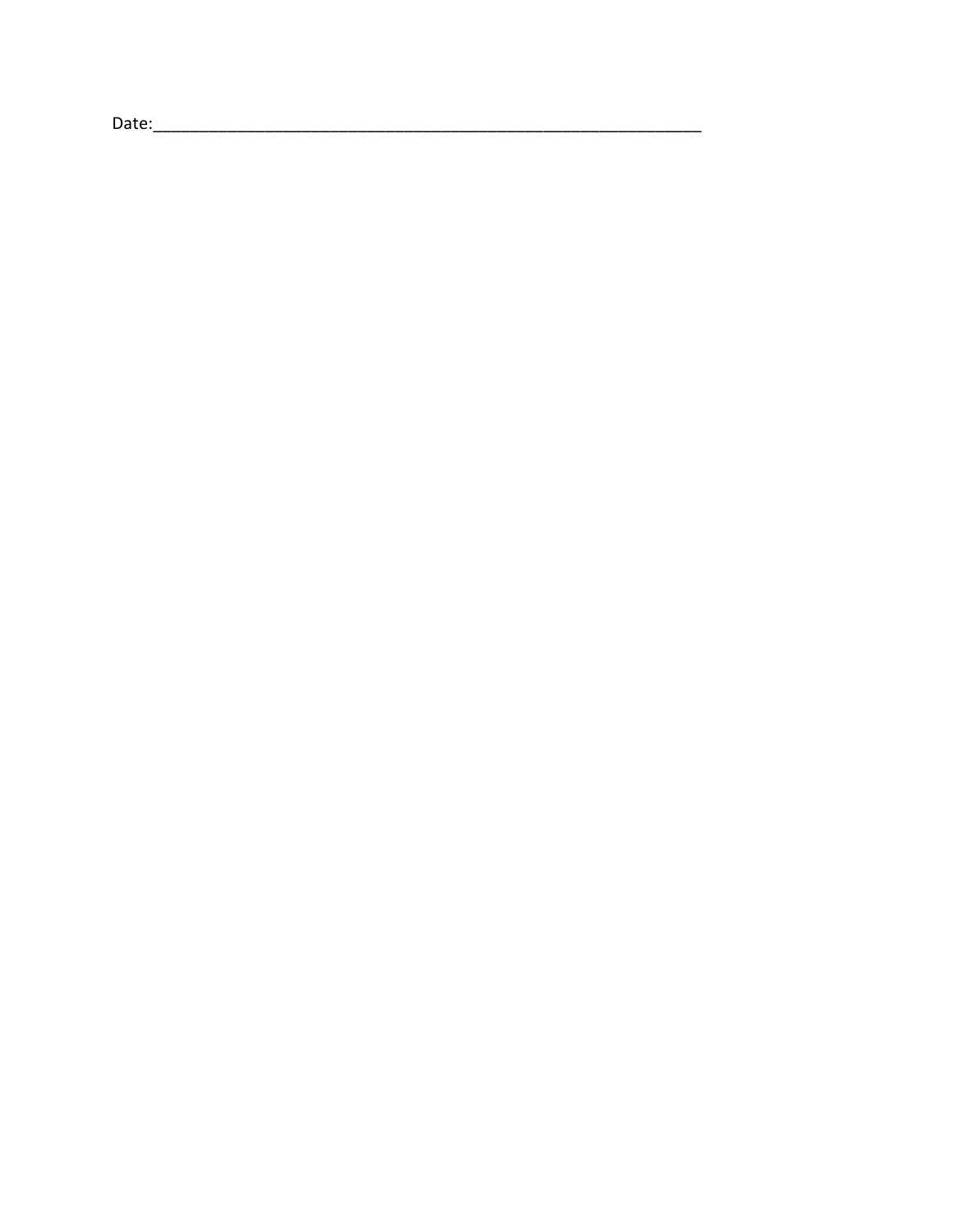|                                                                                                                            | <b>OKLAHOMA</b><br><b>Bill Research Report</b><br>$03-18-2022 - 11:57:35$                                                                                                                                                           |  |
|----------------------------------------------------------------------------------------------------------------------------|-------------------------------------------------------------------------------------------------------------------------------------------------------------------------------------------------------------------------------------|--|
| Referred to Committee<br>Reported from Committee<br>Passed 1st Chamber<br>Referred to Committee<br>Reported from Committee |                                                                                                                                                                                                                                     |  |
| 'assed 2nd Chamber<br>Signed/Vetoed                                                                                        |                                                                                                                                                                                                                                     |  |
|                                                                                                                            | Select All<br>Deselect All                                                                                                                                                                                                          |  |
|                                                                                                                            |                                                                                                                                                                                                                                     |  |
| Roberts, Eric (F)(R)<br><b>HB 1768</b><br>Stephens, Blake (F)(R)                                                           | Extends the Wildlife Diversity Program income tax checkoff<br>to 2022.                                                                                                                                                              |  |
| Remarks:                                                                                                                   | ODWC request bill to reauthorize the Wildlife Diversity<br><b>Tax-Checkoff</b>                                                                                                                                                      |  |
| <b>Bill History:</b>                                                                                                       | 04-20-21 S Removed from the Floor Agenda<br>04-22-21 S Dormant pursuant to the rules<br>11-22-21 S Carried Over                                                                                                                     |  |
| Strom, Judd(R)<br><b>HB 1986</b><br>Coleman, Bill (F)(R)                                                                   | Makes agencies which own, operate or lease land that is<br>utilized for livestock grazing responsible for enclosing the<br>land in fencing.                                                                                         |  |
| <b>Bill History:</b>                                                                                                       | 02-28-22 S Meeting set for 10:00 a.m., Room 535, Senate<br>Agriculture & Wildlife<br>02-28-22 S Voted from committee - Do Pass Senate Agriculture<br>& Wildlife<br>02-28-22 S Referred to Senate Committee Senate<br>Appropriations |  |
| Williams, Danny (F)(R)<br>HB 3196<br>Daniels, Julie(R)                                                                     | Creates the Burt Holmes Fee Structure Policy Act and<br>adjusts several fees and fines related court costs, trials, and<br>proceedings.                                                                                             |  |
| <b>Bill History:</b>                                                                                                       | 03-03-22 H Title stricken in committee House Appropriations &<br><b>Budget</b><br>03-03-22 H Voted from committee - Do Pass as substituted<br>House Appropriations & Budget<br>03-10-22 H Set on the House Floor Agenda             |  |
| Humphrey, Justin J.J.(R)<br><b>HB 3280</b><br>Bullard, David (F)(R)                                                        | Requires that state holdings of public land account for no<br>more than ten percent of the total area of the state and<br>prohibits any state or federal holding of easements for<br>longer than 30 years.                          |  |
|                                                                                                                            | Bill History: 02-04-22 H Referred to House Committee on House State                                                                                                                                                                 |  |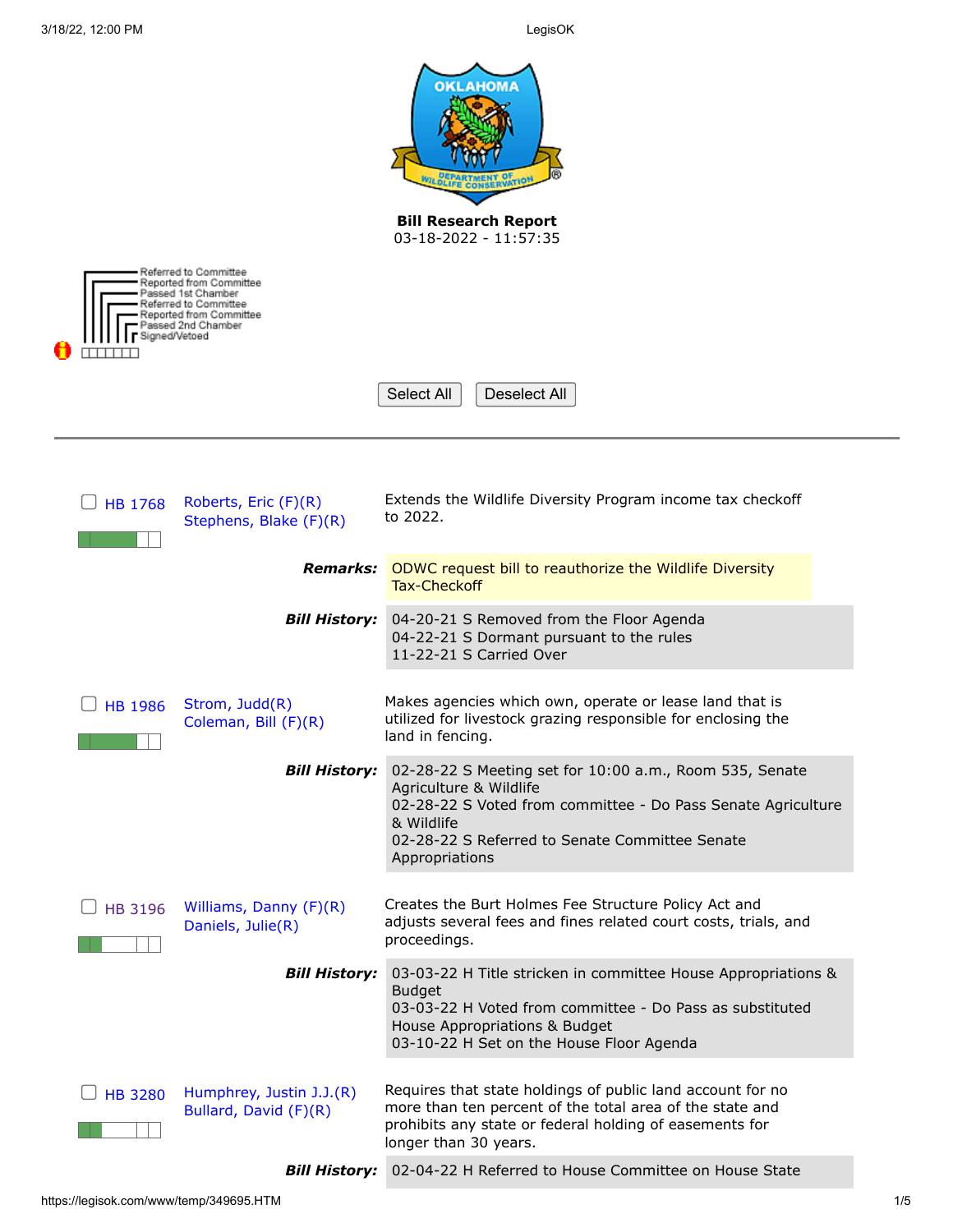| 3/18/22, 12:00 PM |                                           | LegisOK                                                                                                                                                                                                                                                   |
|-------------------|-------------------------------------------|-----------------------------------------------------------------------------------------------------------------------------------------------------------------------------------------------------------------------------------------------------------|
|                   |                                           | Powers<br>02-09-22 H Meeting set for 9:00 a.m., Room 5S.2, House State<br>Powers                                                                                                                                                                          |
|                   |                                           | 02-09-22 H Voted from committee - Do Pass House State<br>Powers                                                                                                                                                                                           |
| HB 3639           | Dempsey Eddy (F)(R)<br>David, Kim(R)      | Adjusts fees on various youth nonresident hunting licenses;<br>EMERGENCY.                                                                                                                                                                                 |
|                   | <b>Bill History:</b>                      | 03-10-22 H Passed/Adopted (Vote Y: 89/N: 0)<br>03-10-22 H Emergency Passed (Vote Y: 89/N: 0)<br>03-14-22 S Received in the Senate                                                                                                                         |
| HB 3640           | Dempsey Eddy (F)(R)<br>Murdock, Casey(R)  | Increases penalties on certain hunting and trapping<br>violations, including the potential suspension of hunting<br>privileges; EMERGENCY.                                                                                                                |
|                   | <b>Bill History:</b>                      | 03-10-22 H Passed/Adopted (Vote Y: 75/N: 15)<br>03-10-22 H Emergency Passed (Vote Y: 75/N: 15)<br>03-14-22 S Received in the Senate                                                                                                                       |
| HB 4281           | Dempsey Eddy (F)(R)<br>Murdock, Casey(R)  | Permits hunters to use night vision equipment to hunt,<br>capture, or kill coyotes.                                                                                                                                                                       |
|                   | <b>Bill History:</b>                      | 03-15-22 Laid out for consideration in the House 9:47am<br>03-15-22 H Floor amendment(s) adopted: 1 by Newton<br>03-15-22 H Passed/Adopted (Vote Y: 85/N: 1)                                                                                              |
| <b>SB 47</b>      | Coleman, Bill (F)(R)<br>Pfeiffer, John(R) | Includes wildlife investigations among the types of cases for<br>which physical records may be destroyed by district<br>attorneys' offices and makes mandatory certain standards<br>for digitization prior to such destruction.                           |
|                   | <b>Bill History:</b>                      | 04-22-21 H Removed from the Floor Agenda<br>04-22-21 H Dormant pursuant to the rules<br>11-22-21 H Carried Over                                                                                                                                           |
| <b>SB 769</b>     | Murdock, Casey(R)                         | Authorizes the Dept. of Wildlife Conservation to declare an<br>open mountain lion season lottery.                                                                                                                                                         |
|                   | <b>Bill History:</b>                      | 02-08-21 S Voted from committee - Do Pass as amended<br>Senate Agriculture & Wildlife<br>03-11-21 S Dormant pursuant to the rules<br>11-22-21 S Carried Over                                                                                              |
| <b>SB 772</b>     | Murdock, Casey(R)<br>Dempsey Eddy (F)(R)  | Allows permits to be issued to landowners, lessees, or their<br>agents to control nuisance animals with no permit needed<br>during deer gun season allows nonambulatory persons to<br>hunt from motor driven conveyance and raises poaching<br>penalties. |
|                   | <b>Bill History:</b>                      | 04-08-21 H Voted from committee - Do Pass as substituted<br>House Wildlife<br>04-22-21 H Dormant pursuant to the rules<br>11-22-21 H Carried Over                                                                                                         |
| <b>SB 773</b>     | Murdock, Casey(R)<br>Dempsey Eddy (F)(R)  | Allows landowners and certain designated persons to kill<br>prairie dogs on private land without a permit.                                                                                                                                                |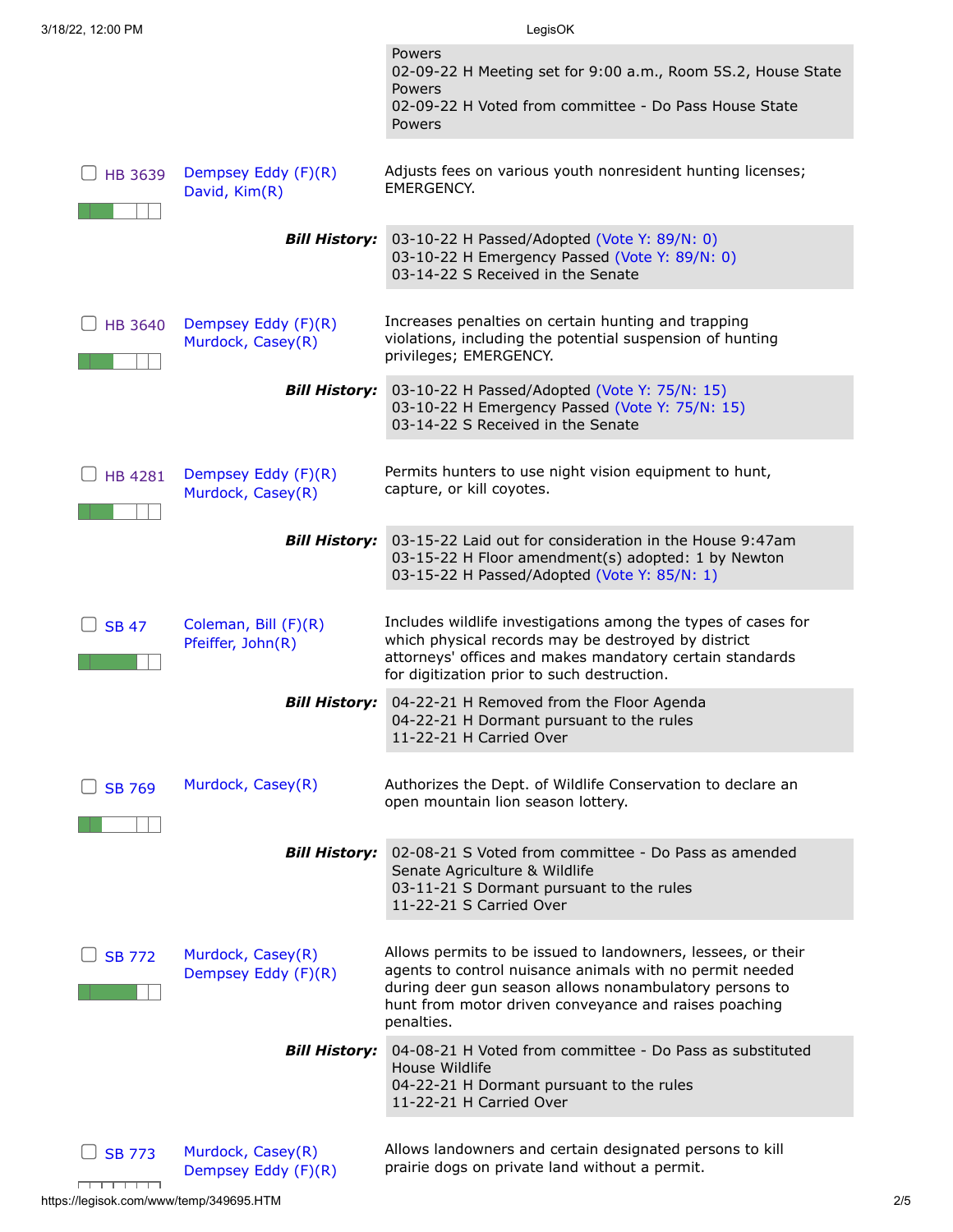|                | <b>Bill History:</b>                     | 04-22-21 H Removed from the Floor Agenda<br>04-22-21 H Dormant pursuant to the rules<br>11-22-21 H Carried Over                                                                                                                                   |
|----------------|------------------------------------------|---------------------------------------------------------------------------------------------------------------------------------------------------------------------------------------------------------------------------------------------------|
| <b>SB 774</b>  | Murdock, Casey(R)<br>McDugle, Kevin(R)   | Regulates the hunting or taking certain wild animals from<br>land under the control of the Dept. of Wildlife without a<br>permit, prohibits the breeding of wild animals, and grants<br>the Commission to prescribe related licensing provisions. |
|                |                                          | <b>Remarks:</b> ODWC request bill to overhaul licensing.                                                                                                                                                                                          |
|                | <b>Bill History:</b>                     | 04-22-21 H Removed from the Floor Agenda<br>04-22-21 H Dormant pursuant to the rules<br>11-22-21 H Carried Over                                                                                                                                   |
| <b>SB 776</b>  | Murdock, Casey(R)<br>Newton, Carl(R)     | Permits the Wildlife Conservation Commission to purchase<br>land at a cost of no more than the appraised value and only<br>after the land has been publicly offered for sale for a period<br>of six months.                                       |
|                | <b>Bill History:</b>                     | 04-08-21 H Voted from committee - Do Pass as substituted<br>House Wildlife<br>04-22-21 H Dormant pursuant to the rules<br>11-22-21 H Carried Over                                                                                                 |
| <b>SB 1458</b> | Thompson, Roger(R)<br>Hilbert, Kyle(R)   | Provides that any unincumbered monies from various<br>revolving funds are to be deposited into the General<br>Revenue Fund, with the various revolving funds stricken and<br>repealed from statutes.                                              |
|                | <b>Bill History:</b>                     | 03-14-22 Laid out for consideration in the Senate 2:50pm<br>03-14-22 S Passed/Adopted (Vote Y: 46/N: 0)<br>03-15-22 H Received in the House                                                                                                       |
| <b>SB 1546</b> | McCortney, Greg(R)<br>McCall, Charles(R) | Adjusts the reporting deadlines for the Red River Boundary<br>Commission to January 15, 2023 for the first report and<br>July 30, 2026 for the final report.                                                                                      |
|                | <b>Bill History:</b>                     | 02-25-22 S Referred to Senate Committee Senate Rules<br>03-02-22 S Meeting set for At Adj. I, Room 535, Senate Rules<br>03-02-22 S Voted from committee - Do Pass Senate Rules                                                                    |
| SB 1571        | Allen, Mark(R)<br>West, Rick (F)(R)      | Permits the use of pneumatic airbows for hunting during<br>any open season where longbows are a legal weapon.                                                                                                                                     |
|                | <b>Bill History:</b>                     | 03-08-22 S Floor amendment(s) adopted: 1 by Allen<br>03-08-22 S Passed/Adopted (Vote Y: 45/N: 1)<br>03-09-22 H Received in the House                                                                                                              |
| <b>SB 1646</b> | Rader, Dave(R)                           | Provides for the broad reclassification of felony criminal<br>offenses into new categories.                                                                                                                                                       |
|                | <b>Bill History:</b>                     | 03-02-22 S Not heard in committee Senate Appropriations<br>03-03-22 S Meeting set for 1:00 p.m., Room 535, Senate<br>Appropriations<br>03-03-22 S Voted from committee - Do Pass as substituted<br>Senate Appropriations                          |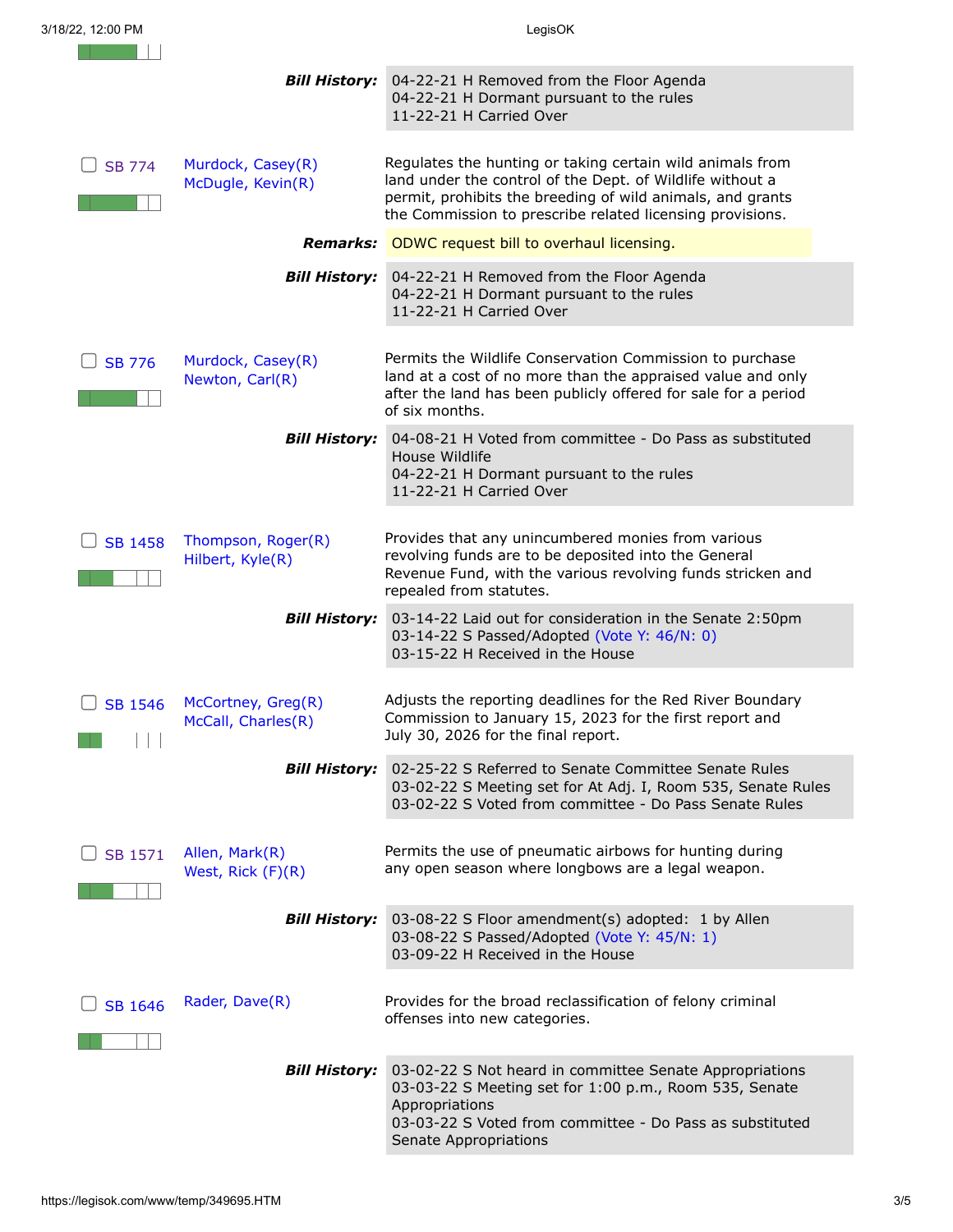|                                              | LegisOK                                                                                                                                                                                                                                                           |
|----------------------------------------------|-------------------------------------------------------------------------------------------------------------------------------------------------------------------------------------------------------------------------------------------------------------------|
| Dahm, Nathan(R)<br>Roberts, Sean(R)          | Removes certain affirmative action programs from the Dept.<br>of Wildlife Conservation and removes provisions permitting<br>the Dept. to prosecute certain violations of laws related to<br>wildlife.                                                             |
| <b>Bill History:</b>                         | 01-25-22 S Referred to Senate Committee Senate Agriculture &<br>Wildlife<br>02-14-22 S Meeting set for 10:00 a.m., Room 535, Senate<br>Agriculture & Wildlife<br>02-14-22 S Voted from committee - Do Pass as amended<br>Senate Agriculture & Wildlife            |
| Treat, Greg(R)<br>McCall, Charles(R)         | Adjusts certain annual hunting and fishing licenses to expire<br>one year after issuance rather than on December 31 of the<br>issued year.                                                                                                                        |
| <b>Bill History:</b>                         | 01-25-22 S Referred to Senate Committee Senate Agriculture &<br>Wildlife<br>02-14-22 S Meeting set for 10:00 a.m., Room 535, Senate<br>Agriculture & Wildlife<br>02-14-22 S Voted from committee - Do Pass as substituted<br>Senate Agriculture & Wildlife        |
| Murdock, Casey(R)<br>Newton, Carl(R)         | Increases penalties on poaching violations in state Wildlife<br>Management Areas, including the suspension of hunting<br>licenses and requires electronic notice to be given by<br>persons entering such areas with the intent to hunt, kill or<br>trap wildlife. |
| <b>Bill History:</b>                         | 03-15-22 S Set on the Senate Floor Agenda<br>03-15-22 Laid out for consideration in the Senate 10:05am<br>03-15-22 S Passed/Adopted (Vote Y: 41/N: 2)                                                                                                             |
| Dahm, Nathan(R)<br>Roberts, Sean(R)          | Exempts the removal of feral swine from certain hunting<br>license and permitting requirements and allows the use of<br>motor vehicles, spotlights and thermal imaging technology<br>for the pursuit and removal of feral swine.                                  |
|                                              | 01-25-22 S Referred to Senate Committee Senate Agriculture &<br>Wildlife<br>02-21-22 S Meeting set for 10:00 a.m., Room 535, Senate<br>Agriculture & Wildlife<br>02-21-22 S Voted from committee - Do Pass as amended<br>Senate Agriculture & Wildlife            |
| Garvin, Jessica (F)(R)<br>Boles, Brad(R)     | Declares that landowners may hunt predators at night on<br>their own property without the need for a permit and<br>provides punishments for certain violations.                                                                                                   |
| <b>Bill History:</b>                         | 03-08-22 Laid out for consideration in the Senate 9:56am<br>03-08-22 S Passed/Adopted (Vote Y: 45/N: 1)<br>03-09-22 H Received in the House                                                                                                                       |
| Bullard, David (F)(R)<br>Dempsey Eddy (F)(R) | Allows the Wildlife Conservation Commission to declare an<br>open season on velvet bucks during the last week of August<br>in places where the population of deer is sufficient to justify<br>such an open season; EMERGENCY.                                     |
| <b>Bill History:</b>                         | 03-14-22 S Passed/Adopted (Vote Y: 35/N: 11)<br>03-14-22 S Emergency Passed (Vote Y: 35/N: 11)<br>03-15-22 H Received in the House                                                                                                                                |
|                                              | <b>Bill History:</b>                                                                                                                                                                                                                                              |

Г